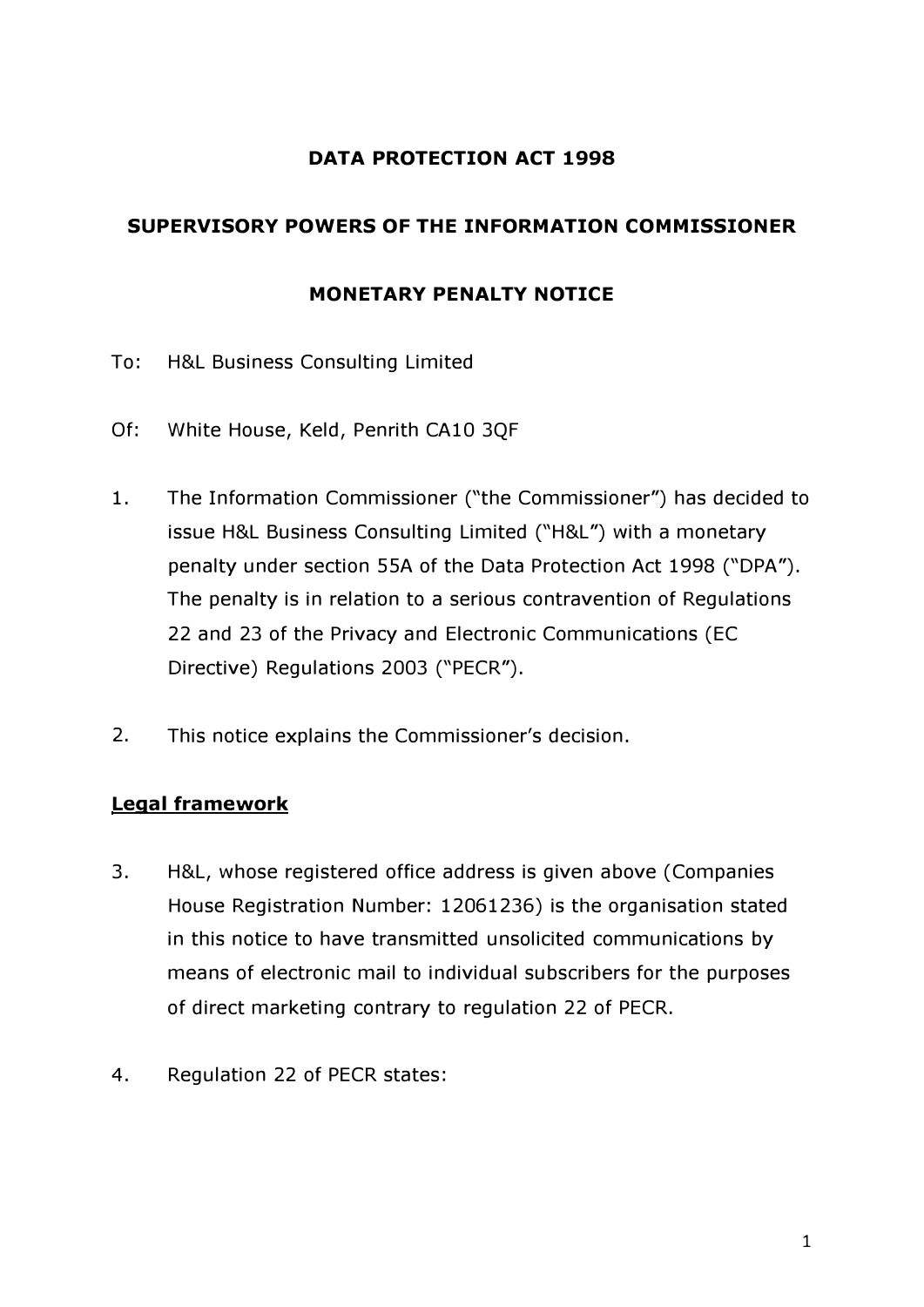- *"( 1) This regulation applies to the transmission of unsolicited communications by means of electronic mail to individual subscribers.*
- *(2) Except in the circumstances referred to in paragraph (3), a person shall neither transmit, nor instigate the transmission of, unsolicited communications for the purposes of direct marketing by means of electronic mail unless the recipient of the electronic mail has previously notified the sender that he consents for the time being to such communications being sent by, or at the instigation of, the sender.*
- *(3) A person may send or instigate the sending of electronic mail for the purposes of direct marketing where-*
	- *(a) that person has obtained the contact details of the recipient of that electronic mail in the course of the sale or negotiations for the sale of a product or service to that recipient;*
	- *(b) the direct marketing is in respect of that person's similar products and services only; and*
	- *(c) the recipient has been given a simple means of refusing (free of charge except for the costs of the transmission of the refusal) the use of his contact details for the purposes of such direct marketing, at the time that the details were initially collected, and, where he did not initially refuse the use of the details, at the time of each subsequent communication.*
- *(4) A subscriber shall not permit his line to be used in contravention of paragraph (2)."*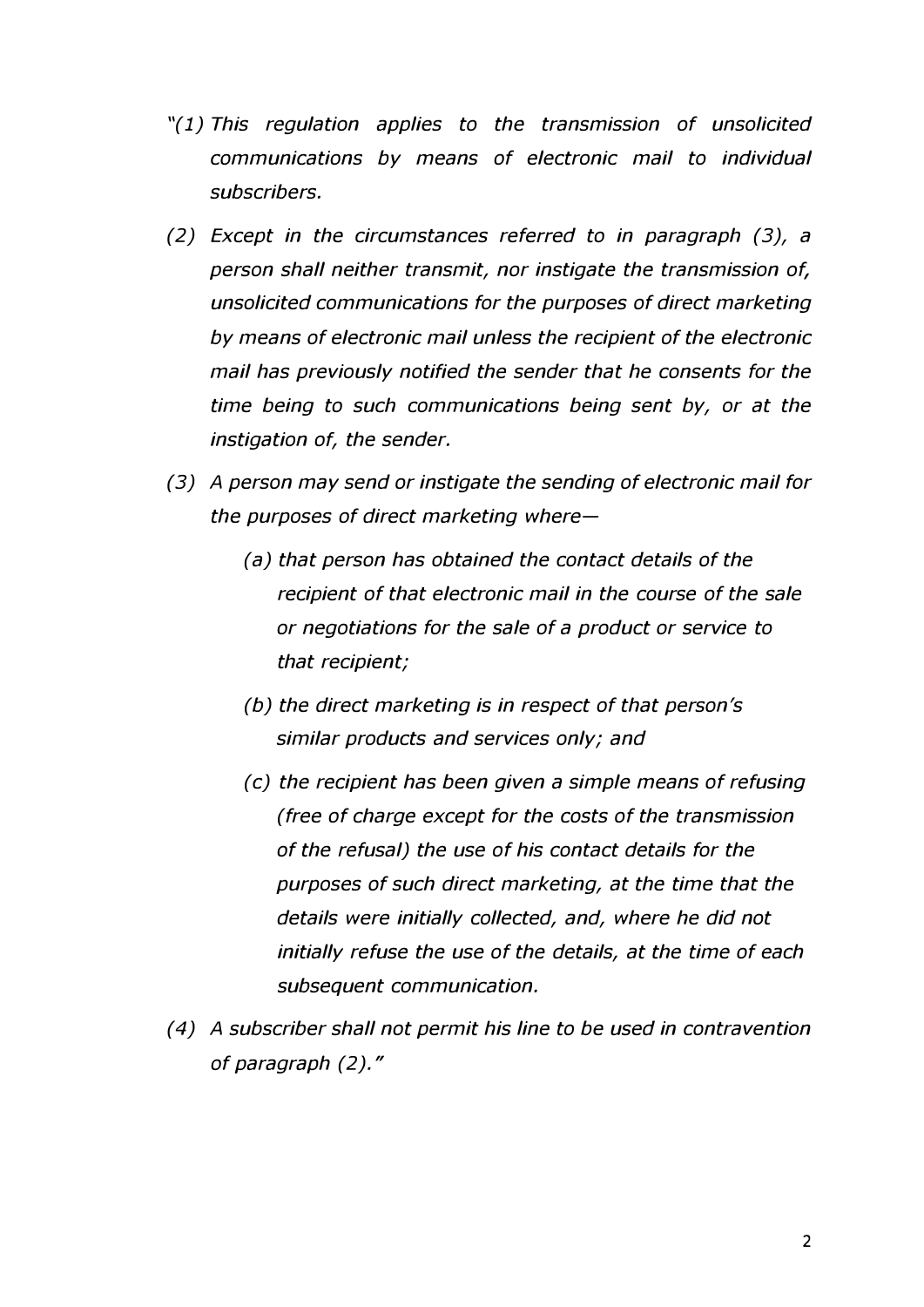**5. Regulation 23 of PECR states:** 

*"A person shall neither transmit, nor instigate the transmission of, a communication for the purposes of direct marketing by means of electronic mail (a) where the identity of the person on whose behalf the communication has been sent has been disguised or concealed; (b) where a valid address to which the recipient of the communication may send a request that such communications cease has not been provided (c) where that electronic mail would contravene regulation 7 of the Electronic Commerce (EC Directive) Regulations 2002; or (d) where that electronic mail encourages recipients to visit websites which contravene that regulation."* 

- **6. Section 122(5) of the Data Protection Act 2018 "DPA18" defines direct marketing as "the communication (by whatever means) of any advertising material which is directed to particular individuals". This definition also applies for the purposes of PECR (see regulation 2(2) PECR and paragraphs 430 & 432(6) to Schedule 19 of the DPA18).**
- **7. Consent in PECR is now defined, from 29 March 2019, by reference to the concept of consent in Regulation 2016/679 ("the GDPR"): regulation 8(2) of the Data Protection, Privacy and Electronic Communications (Amendments etc) (EU Exit) Regulations 2019. Article 4(11) of the GDPR sets out the following definition: "'consent' of the data subject means any freely given, specific, informed and unambiguous indication of the data subject's wishes**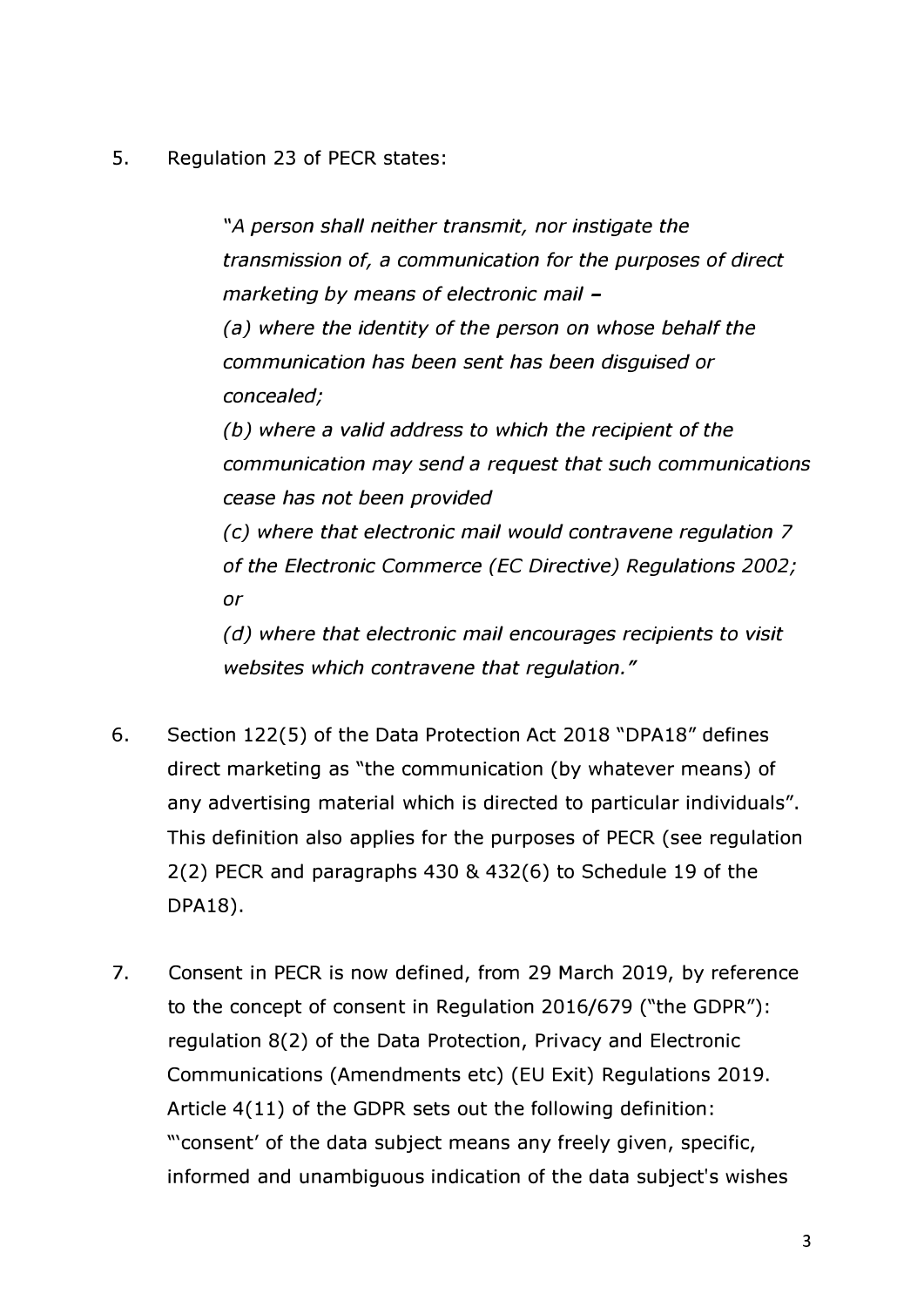**by which he or she, by a statement or by a clear affirmative action, signifies agreement to the processing of personal data relating to him or her".** 

- **8. Recital 32 of the GDPR materially states that "When the processing has multiple purposes, consent should be given for all of them". Recital 42 materially provides that "For consent to be informed, the data subject should be aware at least of the identity of the controller". Recital 43 materially states that "Consent is presumed not to be freely given if it does not allow separate consent to be given to different personal data processing operations despite it being appropriate in the individual case".**
- **9. "Individual" is defined in regulation 2(1) of PECR as "a living individual and includes an unincorporated body of such individuals".**
- **10. A "subscriber" is defined in regulation 2(1) of PECR as "a person who is a party to a contract with a provider of public electronic communications services for the supply of such services".**
- **11. "Electronic mail" is defined in regulation 2(1) of PECR as "any text, voice, sound or image message sent over a public electronic communications network which can be stored in the network or in the recipient's terminal equipment until it is collected by the recipient and includes messages sent using a short message service".**
- **12. Section SSA of the DPA (as applied to PECR cases by Schedule 1 to PECR, as variously amended) states:** 
	- *"( 1) The Commissioner may serve a person with a monetary penalty if the Commissioner is satisfied that* -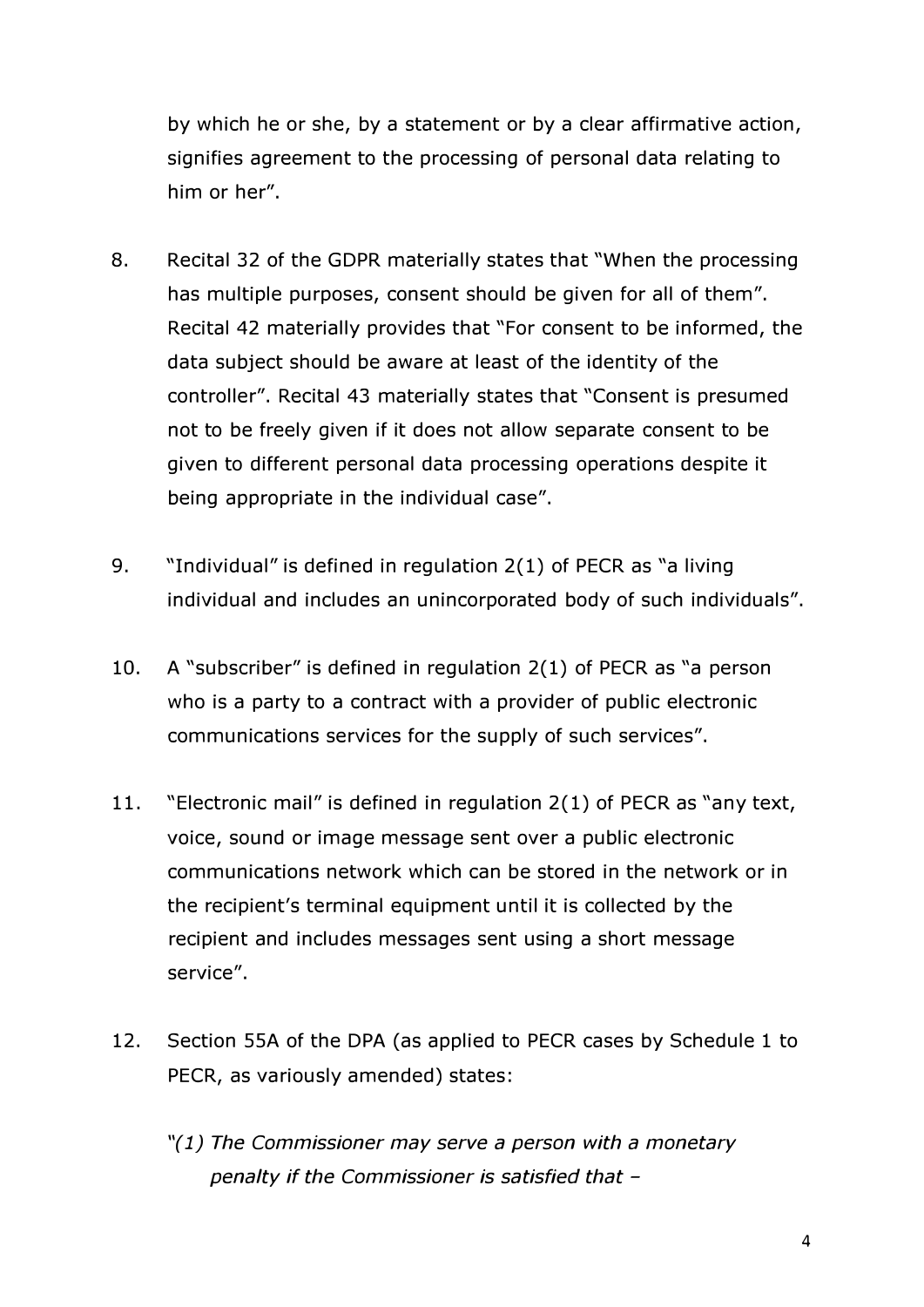- *(a) there has been a serious contravention of the requirements of the Privacy and Electronic Communications (EC Directive) Regulations 2003 by the person,*
- *(b) subsection (2) or (3) applies.*
- *(2) This subsection applies if the contravention was deliberate.*
- *(3) This subsection applies if the person* 
	- *(a) knew or ought to have known that there was a risk that the contravention would occur, but*
	- *(b) failed to take reasonable steps to prevent the contravention."*
- **13. The Commissioner has issued statutory guidance under section SSC (1) of the DPA about the issuing of monetary penalties that has been published on the Information Commissioner's Office ("ICO") website. The Data Protection (Monetary Penalties) (Maximum Penalty and Notices) Regulations 2010 prescribe that the amount of any penalty determined by the Commissioner must not exceed £500,000.**
- **14. PECR were enacted to protect the individual's fundamental right to privacy in the electronic communications sector. PECR were subsequently amended and strengthened. The Commissioner will interpret PECR in a way which is consistent with the Regulations' overall aim of ensuring high levels of protection for individuals' privacy rights.**
- **15. The provisions of the DPA remain in force for the purposes of PECR notwithstanding the introduction of the DPA18: see paragraph 58(1) of Schedule 20 to the DPA18.**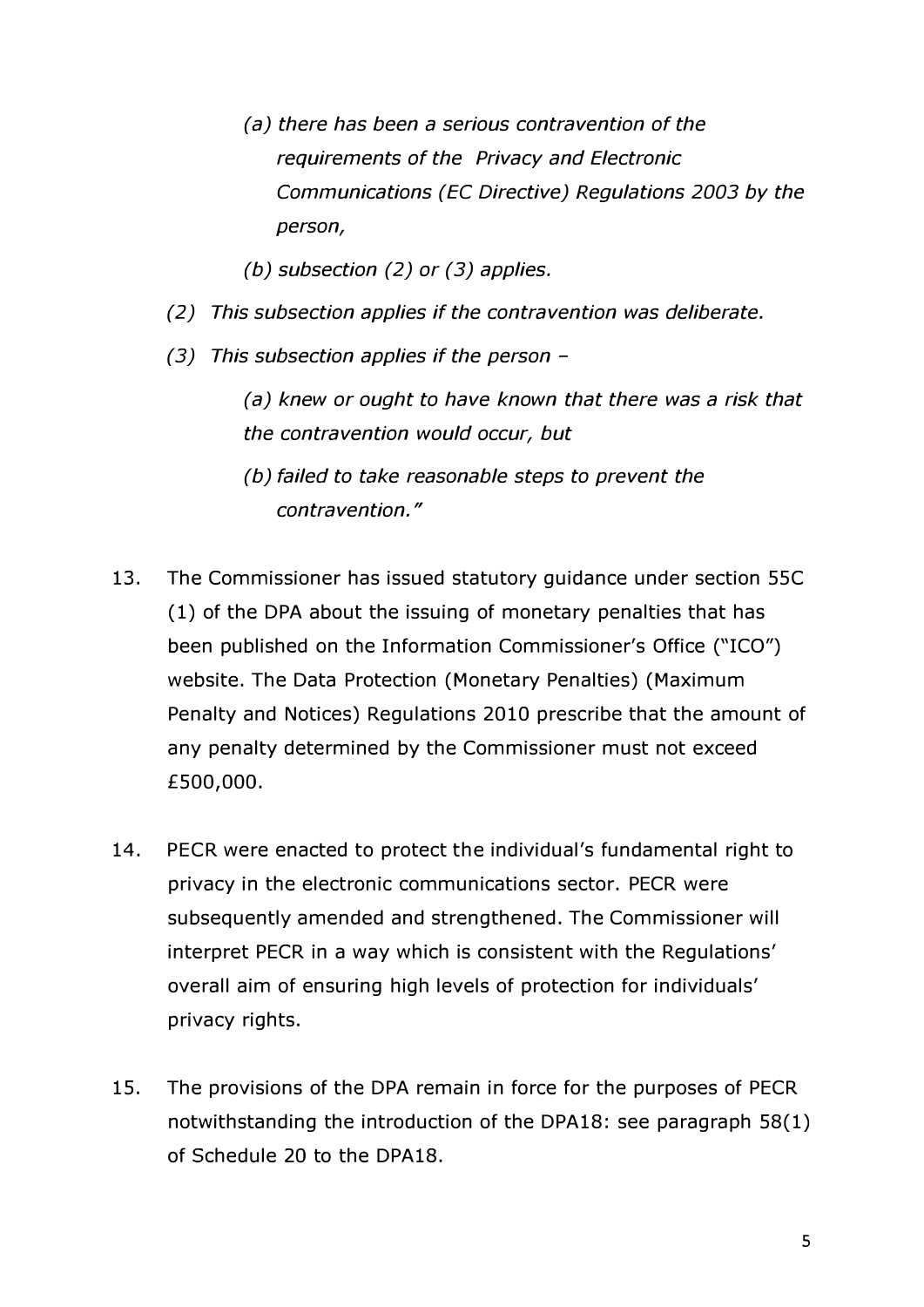## **Background to the case**

- **16. Mr Julius Gray ("Mr Gray") has been a company director since 2005. His previous directorships include Lime Loans Limited, Help Marketing Limited, J.E.R. Marketing Limited, J.E.R. Finance Limited, The Help Group Limited, Peracto Marketing Limited, [Connecttxt.com](https://Connecttxt.com) Limited, The Mint Condition Media Limited and The Gray Label Inc Limited. The first four of those companies were dissolved via voluntary strike-off in 2010 and 2011. The remaining five companies were dissolved via compulsory strike-off in 2010 and 2017.**
- **17. Between 7 June 2017 and 6 June 2019, Mr Gray was listed on the ICO's data protection register as a sole trader.**
- **18. In June 2019, Mr Gray came to the attention of the ICO during an investigation into SMS messages promoting the website <www.outofdebts.co.uk>. In response to a third party information notice, the telecommunications service provider in all identified as the customer to whom the mobile telephone numbers generating the messages were allocated.** Then identified **as the subscriber, and informed the ICO that the SMS messages had been ordered by, and the data had been provided by, their client, Mr Gray of JG Consulting.**
- **19. The ICO's attempts to contact Mr Gray in 2019 in connection with its investigation into the website <www.outofdebts.co.uk>came to a dead end, because, with the exception of three short holding emails in July and August 2019, Mr Gray failed to respond to the ICO. Attempts to contact him by post were unsuccessful. The ICO**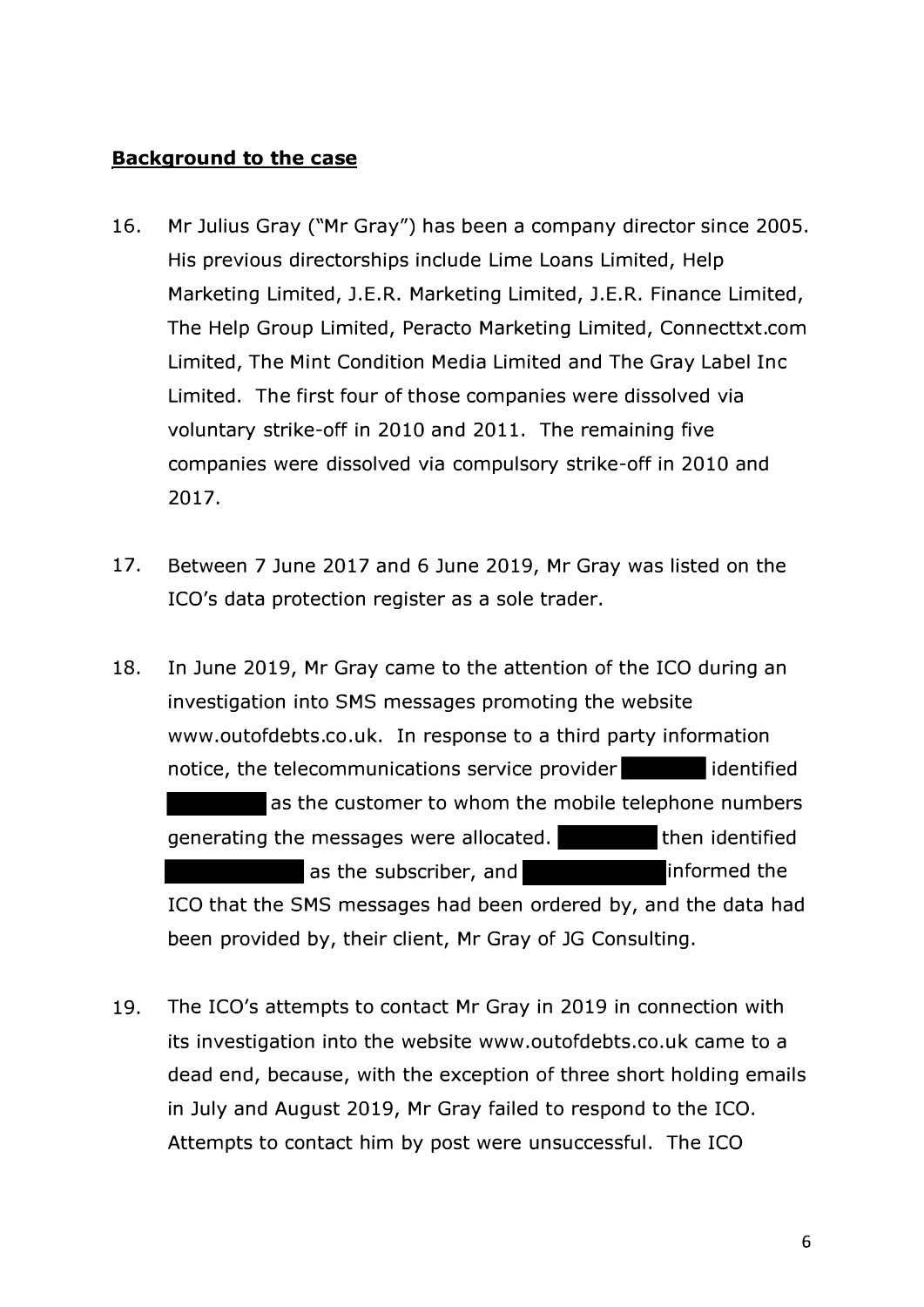**therefore closed its investigation into JG Consulting on 26 March 2020.** 

- **20. H&L was incorporated on 20 June 2019 and is registered with Companies House under company number 12061236. It is owned and controlled by Mr Gray, who is the sole director and company secretary, and the nature of its business is listed as "information technology consultancy activities". H&L has been registered with the ICO since 28 May 2020, where the nature of its work is listed as "marketing agency" and the contact is Mr Gray. H&L does not appear to have a website.**
- **21. H&L came to the attention of the ICO during an investigation into scams and exploitative marketing surrounding the COVID-19 crisis.**
- **22. Mobile phone users can report the receipt of unsolicited marketing text messages to Mobile UK's Spam Reporting Service by forwarding the message to 7726 (spelling out "SPAM"). Mobile UK is an organisation that represents the interests of mobile operators in the UK.**
- **23. On 12 May 2020, the ICO's keyword search for the word "lockdown" revealed several complaints to the 7726 spam reporting service, concerning unsolicited SMS promoting the websites ["outofdebtuk.co.uk"](https://outofdebtuk.co.uk) and "[out-of-debts.co.uk"](https://out-of-debts.co.uk). The content of the SMS messages was:** 
	- **Get Debt FREE during the Lockdown! Write off 95% of ALL DEBTS with ALL charges and fees FROZEN. Government backed. Click [http://outofdebtuk.co.uk.](http://outofdebtuk.co.uk) Stop 2optout**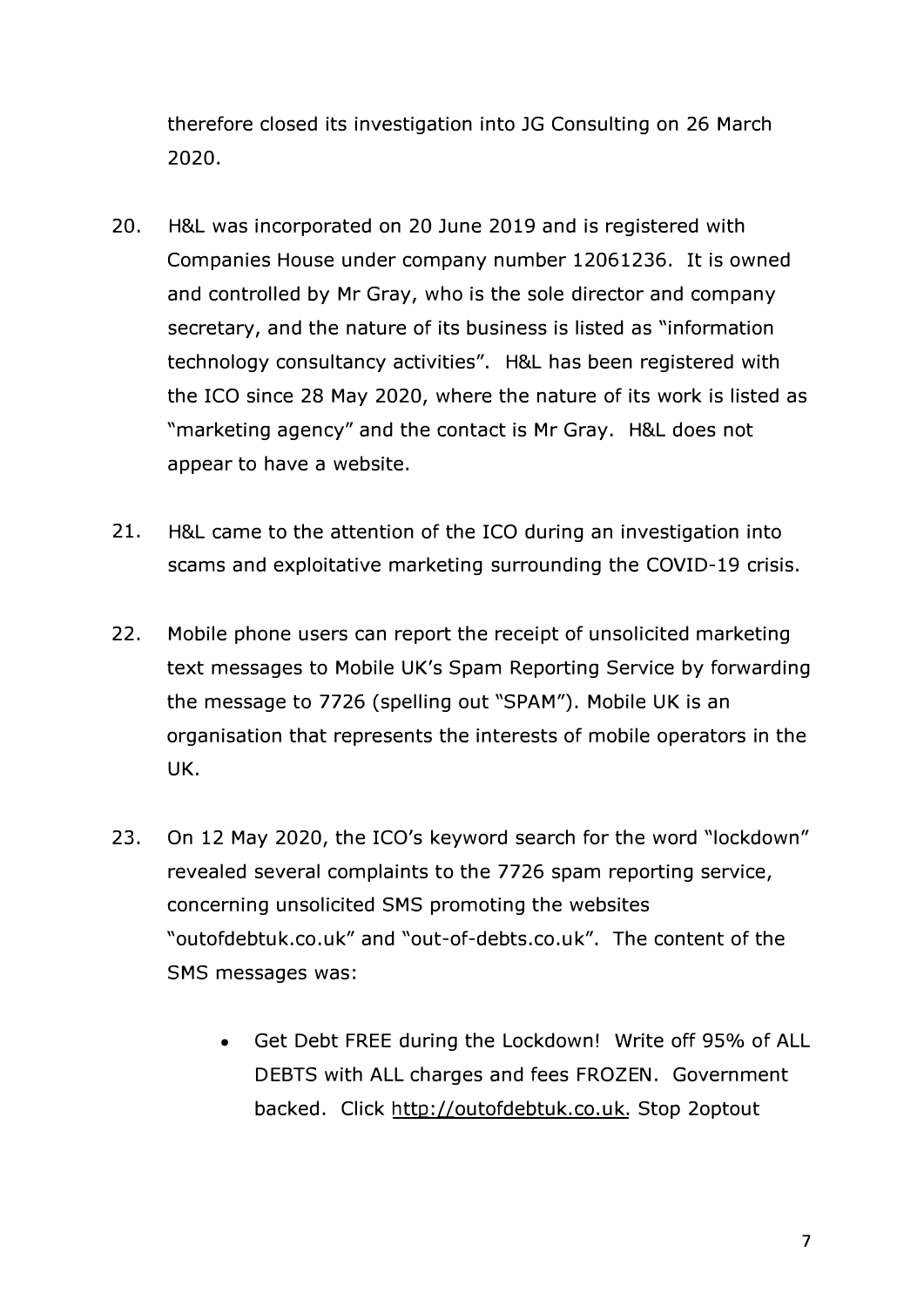- **•** Get Debt FREE during the Lockdown! Write off 95% of ALL **DEBTS with ALL charges and fees FROZEN. Government backed. Click [http://out-of-debts.co.uk.](http://out-of-debts.co.uk) Stop 2optout**
- **24. The ICO searched the 7726 database and identified a total of 159 complaints about unsolicited SMS messages promoting the websites [outofdebtuk.co.uk](https://outofdebtuk.co.uk) and [out-of-debts.co.uk](https://out-of-debts.co.uk) between 13 January and 23 May 2020. The ICO also searched the complaints submitted via the ICO's own Online Reporting Tool and identified three further complaints from individual subscribers in the period 13-20 May 2020: two out of the three complainants said the messages had made them feel annoyed and/or anxious; one said it was a disruption; one said, "My phone is not their advertising platform. "**
- **25. The websites stated that [outofdebtuk.co.uk](https://outofdebtuk.co.uk) and [out-of-debts.co.uk](https://out-of-debts.co.uk)**  were trading names of **the sum of the set of the set of the set of the set of the set of the set of the set of the set of the set of the set of the set of the set of the set of the set of the set of the set of the set of t Kemp House in London. The websites and privacy policies also contained several references to "[outofdebts.co.uk"](https://outofdebts.co.uk), which was the same website which had been investigated by the ICO in 2019 referred to above.**
- **26. The privacy policies on [outofdebtuk.co.uk](https://outofdebtuk.co.uk) and [out-of-debts.co.uk](https://out-of-debts.co.uk) both stated:**

**"By accepting our privacy policy and opt-ing IN, the data we collect from you may be sold (or otherwise passed on) to our clients and carefully selected third parties. The information passed on may include personal details such as name, postal address, telephone number and date of birth. "** 

**27. The privacy policies went on to list the following 42 sectors about which website users could expect to receive third party marketing:**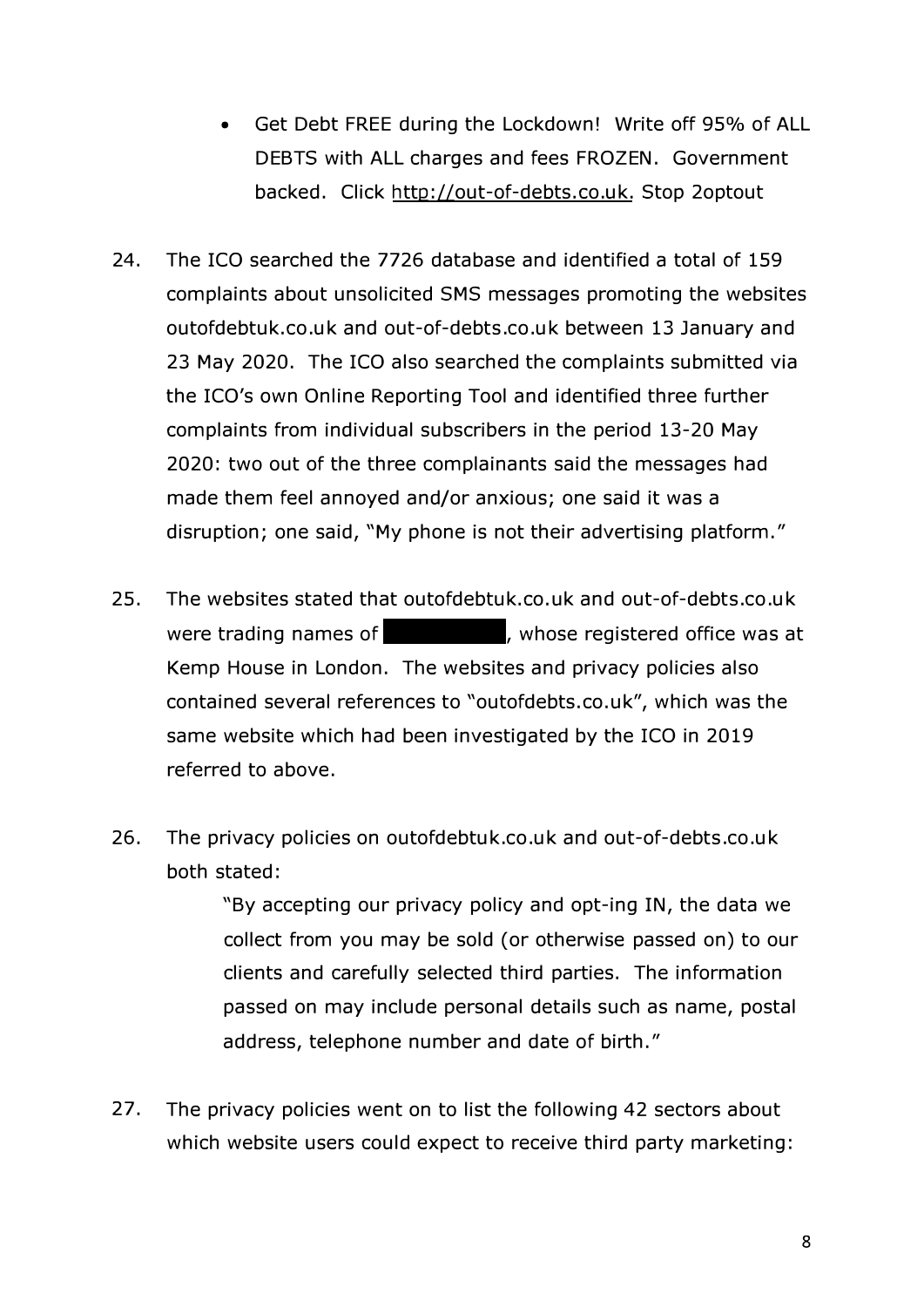**Automotive, Automotive, Broadband, Call Centre, Charity, Competition Sites, Debt, Education, Entertainment\Gaming\Leisure, Fashion, Finance, FMCG, Freebie Sites, Gambling, Gardening, Government, Health & Beauty, Home & Lifestyle, Mobility, Home Improvement, Household, IT/Technical, Insurance (Life, Home, Automotive, General, Private Medical, Travel), Legal Services, Lottery, Mail Order, Market Research, Music, Pension, Pharmaceutical, Claims for mis-sold PPI, Claims for Flight Delay, Claims for Road Traffic accidents, General Claims, Premium Rate, Publishing/Media, Retail, Sport, Telecoms, Toiletries/Cosmetics, Travel, Utilities, Claims for Packaged Bank Account Fees.** 

**28. In addition, the privacy policy on the website [outofdebtuk.co.uk](https://outofdebtuk.co.uk)  listed the following named third parties as companies from which users could expect to received marketing: "** ll;  $\mathbf{v}$ 



- **29. The privacy policy on <www.outofdebtuk.co.uk> appeared to have been copied from a company called <b>and a** as it included **a several references to that company.**
- **30. On 26 May 2020, the ICO sent an initial investigation letter to informing it of the complaints received by the ICO and the mobile telephone networks. The letter outlined the requirements of PECR and the enforcement powers available to the ICO and requested to answer a number of questions** by 16 June 2020. On 4 June 2020, **contacted the ICO to say that it had not sent any marketing text messages, but that it had a client who used to take leads who had put the company's**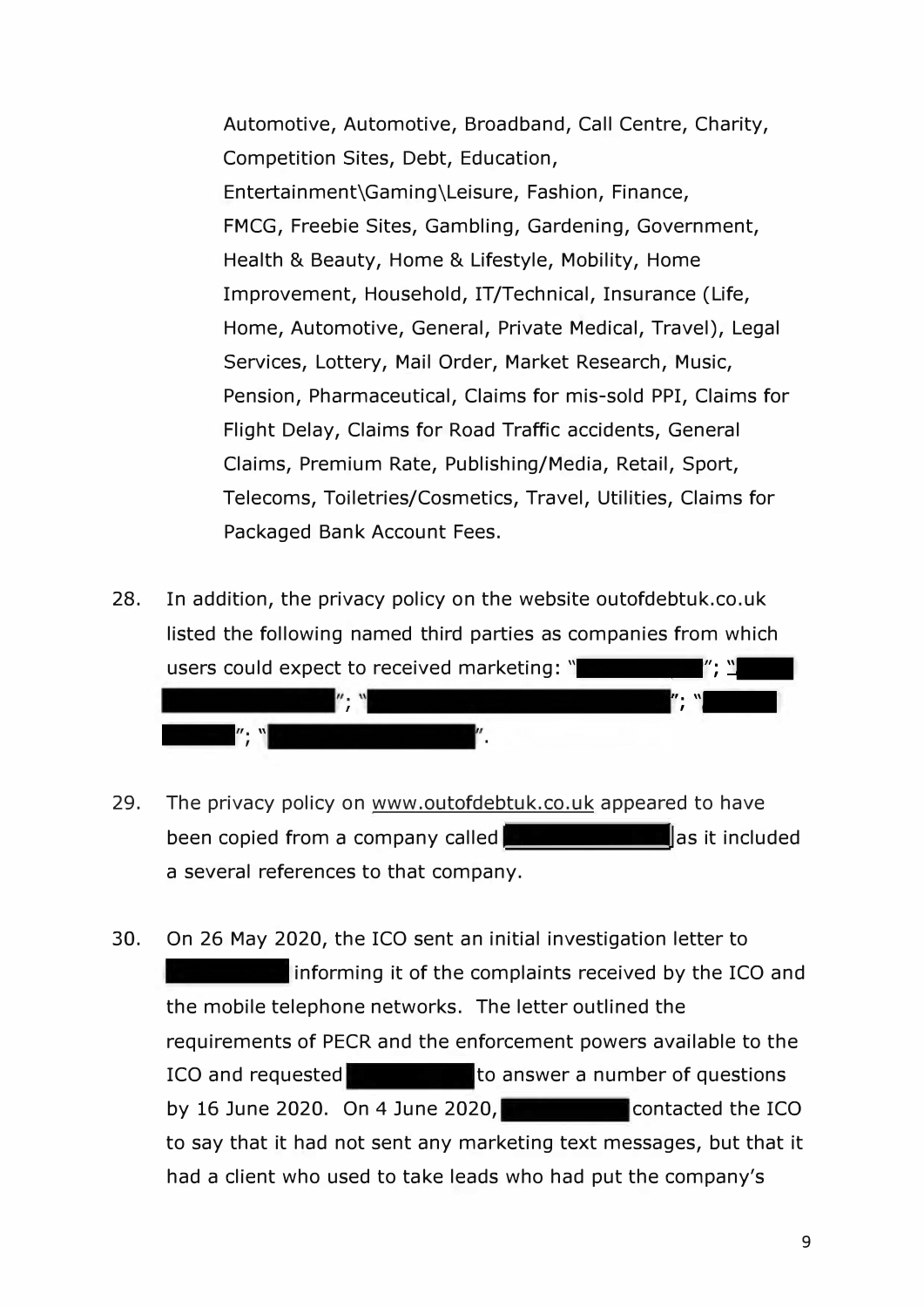details on its website. **Subsequently confirmed that [out-of-debts.co.uk](https://out-of-debts.co.uk) "was a page we used to use with social marketing" and "the page is not owned by me but was by a company I was working with back of 2019, looks like they have kept details on and started other forms of marketing". gave the ICO contact details for the company as "Handlltd;** 

- **31. The ICO searched the data protection register, which revealed that**  the telephone number provided by **the telephone** number provided by **listed as the contact telephone number on the expired data protection register entry for Mr Gray.**
- **32. On 9 June 2020, the ICO emailed asking it to provide a copy of its contact with Handlltd; the name and postal address of the person with whom they dealt; the name and contact details of the client who purchased the leads generated by Handlltd; and copies of any correspondence it had had with these companies regarding the use of his company's details on the website out-of[debts.co.uk](https://debts.co.uk).**
- **33. Within an hour, Mr Gray emailed the ICO from to say:**

**I've been made aware that you have requested some information from a previous client of mine (... regarding [outofdebts.co.uk](https://outofdebts.co.uk) and leads generated via this site. This was a project I was involved in at the time. Could you kindly let me know what information is required from me and I will happily come back to you. )** 

**34. On 10 June 2020, the ICO sent a letter by email to Mr Gray outlining the requirements of PECR and the enforcement powers**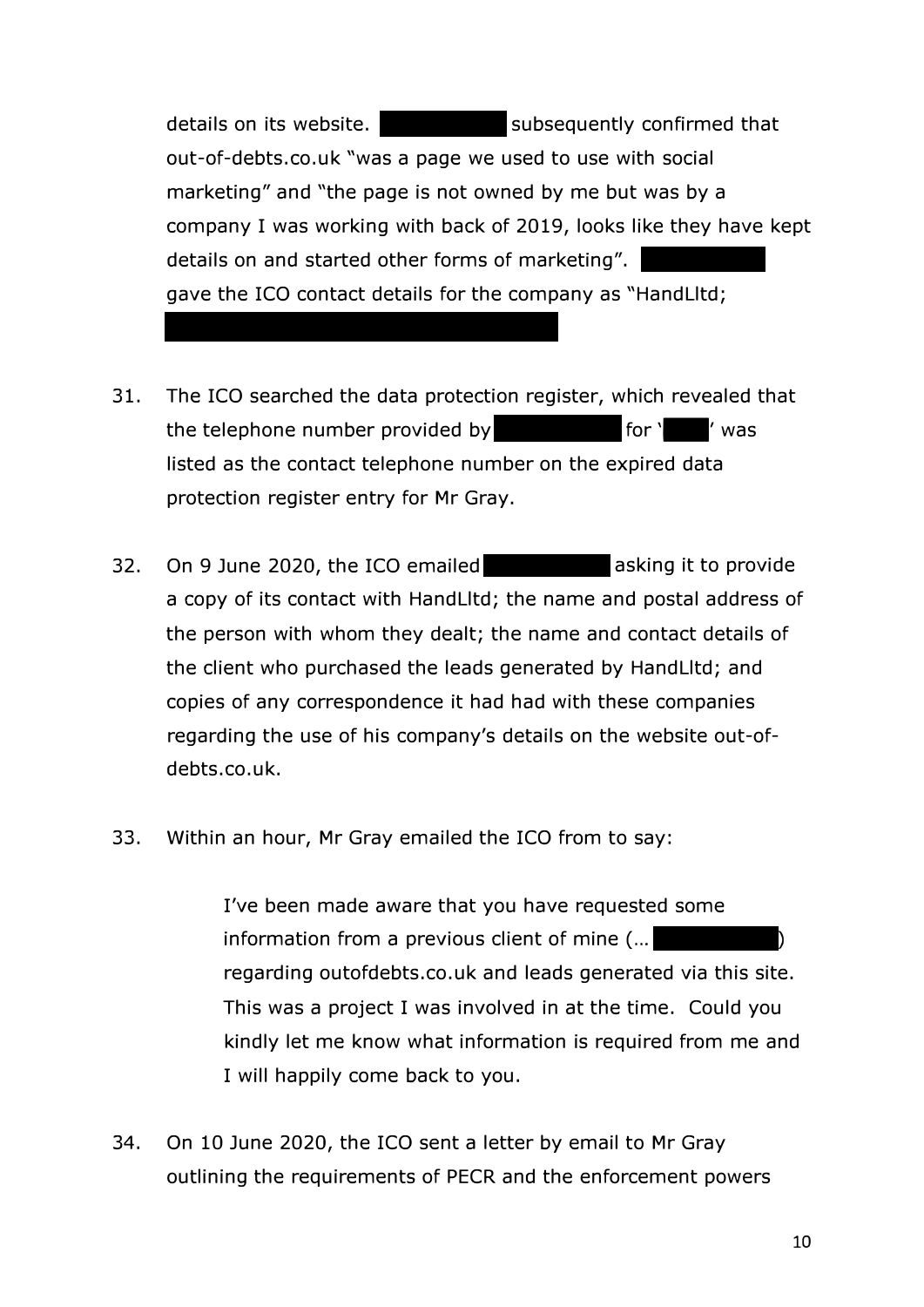**available to the ICO and asked him to provide answers to various questions by 1 July 2020. The accompanying spreadsheet listed 548 complaints which had been received by the ICO and the mobile telephone networks between 21 February 2018 and 7 June 2020 about unsolicited SMS messages promoting the websites [www.outofdebts.co.uk,](www.outofdebts.co.uk) <www.out-of-debts.co.uk> and www. outofdebtu k. co. u k.** 

- **35. Mr Gray did not respond to the ICO substantively by the deadline of 1 July 2020, so the ICO reminded him by email on 3 July 2020 and gave him an extended deadline of a further seven days. The email pointed out that, as a final resort, the Commissioner could decide to issue an information notice compelling him to provide the information he sought.**
- **36. On 3 July 2020, Mr Gray replied, claimed to be "working on this still and awaiting news from various suppliers etc", and requested a two-week extension "in order to gather everything together". The extension was approved by the ICO and confirmed to Mr Gray the same day.**
- **37. Mr Gray did not respond by the new deadline of 17 July 2020, therefore on 21 July 2020, the ICO reminded him by email again, acknowledging that he was waiting for information from his suppliers but asking him to provide the rest of the information, and to send the missing information as soon as he received it. The email ended with a warning that if a substantive response was not received by 24 July 2020, then the ICO would consider issuing an information notice formally compelling him to provide the information.**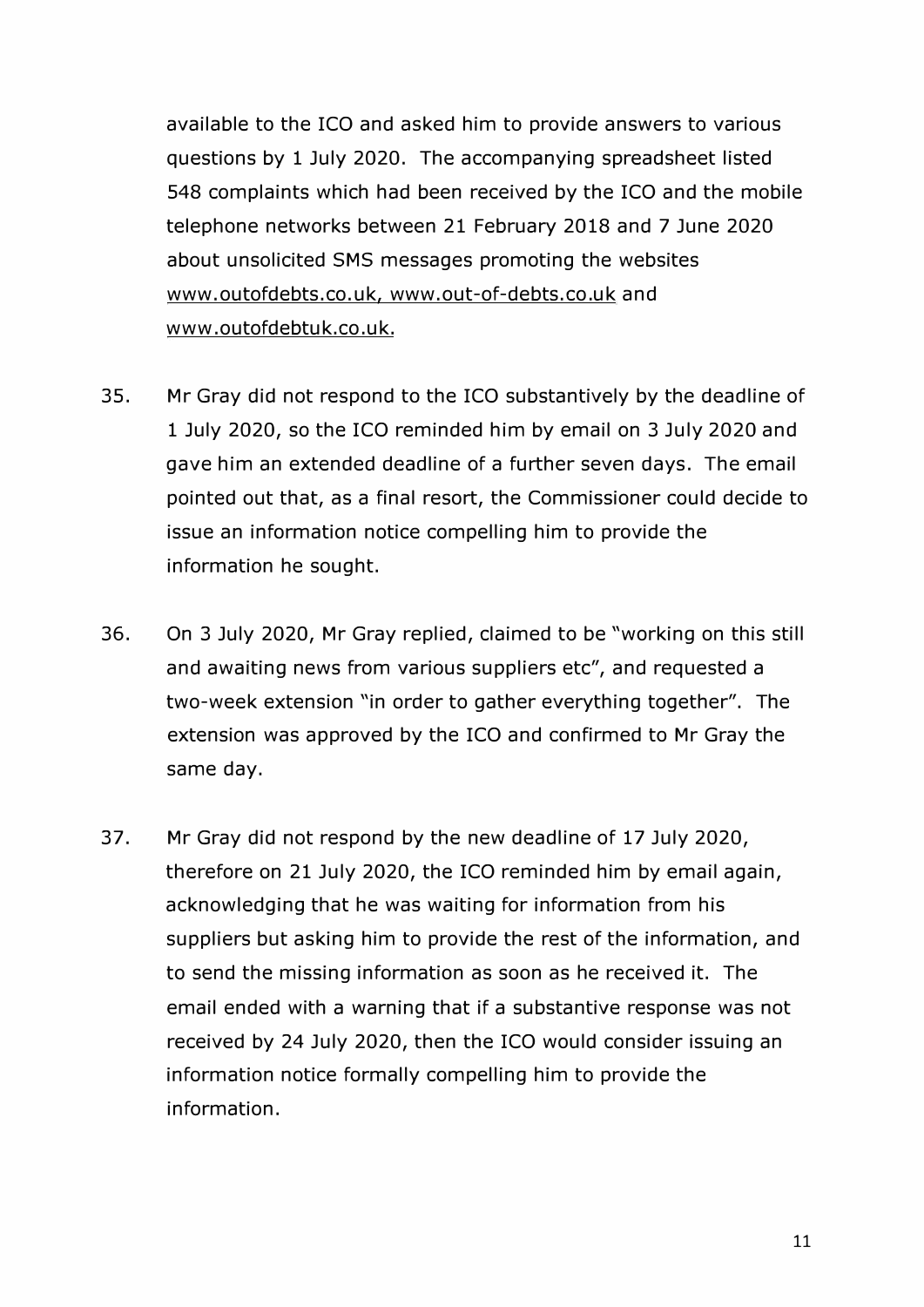- **38. On 27 July 2020, Mr Gray sent a short holding email, apologising for his failure to reply the previous week. He explained that he had been away with his new job on a training course. He undertook to "dedicate all my time to this today and tomorrow and get all the information I can to you by end of play on Tuesday 28**th". **Again, Mr Gray did not respond by the deadline.**
- **39. On 1 September 2020, the ICO issued a third party notice to the telecommunications service provider,\_, requesting subscriber details for three mobile telephone numbers which appeared to have been used to send the SMS messages which had generated the subject of complaints by subscribers in the period 16 January 2020 - 27 August 2020.**
- **40. On 24 September 2020, the ICO sent an information notice by post to Mr Gray requiring JG Consulting to provide the information within 35 days, and stating that failure to respond was a criminal offence.**
- **41. On 7 October 2020, Mr Gray replied by email and stated that JG Consulting was no longer trading. He stated:**

**"I am attempting to provide you with the answers to Annex 1 within the required time frame but I am facing a number of issues. Primarily, JG Consulting is no longer trading. I am now in full time employment and no longer self employed and also, I no longer own the laptop which I ran the business from. I can from memory provide some answers, but want to check with you what the implications are for NOT providing certaining (sic) information (for the above mentioned reasons)?"** 

**42. On 8 October 2020, the ICO emailed Mr Gray asking him to confirm when he ceased trading as JG Consulting and when his new**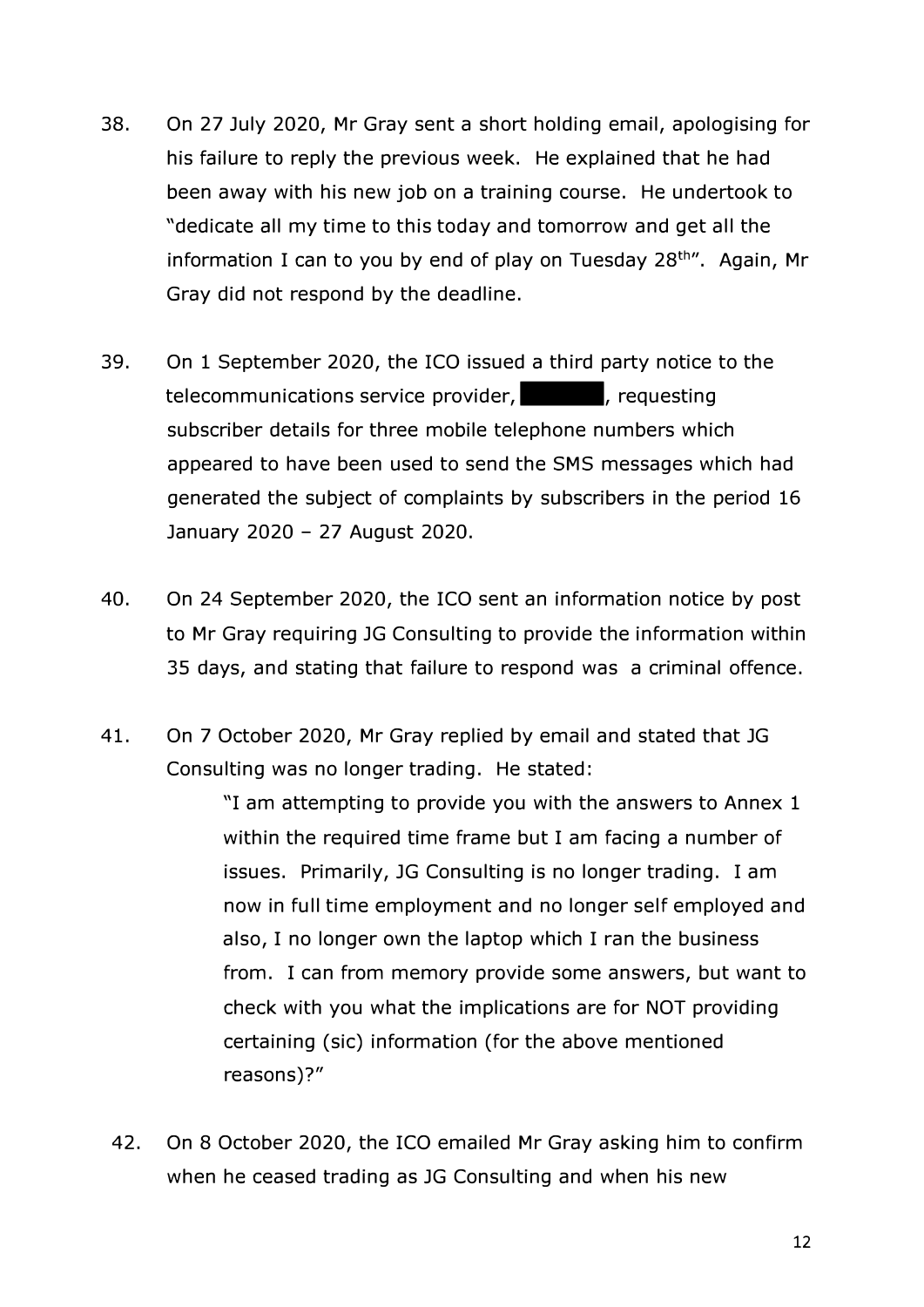**company, H&L, started trading. The email confirmed that the information notice required him to provide information held by him in his capacity as a sole trader. His comments about the laptop were noted by the ICO, but it was also noted that sole traders are legally required to keep records for at least five years for tax purposes and that he should still have access to emails held in his GoogleMail account. The email reiterated that failure to comply with an information notice was a criminal offence.** 

- **43. On 8 October 2020, Companies House published a document showing that on 7 October 2020, H&L changed its registered office address from Newbeggin, Penrith to White House, Keld, Penrith.**
- **44. Mr Gray emailed the ICO on 13 October 2020 requesting a 28-day extension of time to comply with the information notice. The ICO acknowledged it on the same day and reminded Mr Gray that he had already had over four months to gather the information. The ICO asked him to provide as much information as possible by the new deadline of 31 October 2020 and to let the ICO know when he would be in a position to provide the remaining information.**
- 45. On 13 October 2020, the ICO received a response from **which confirmed that the mobile telephone numbers about which the ICO had sought information were allocated to . The website describes it as an SMS platform provider offering bulk SMS marketing solutions to organisations.**
- **46. On 14 October 2020, the ICO opened an investigation into to establish whether it had been sending unsolicited SMS messages on behalf of third parties in breach of regulations 22 and**  23 of PECR. On 26 October 2020, the ICO sent an initial **investigation letter, informed it of the complaints received, outlined**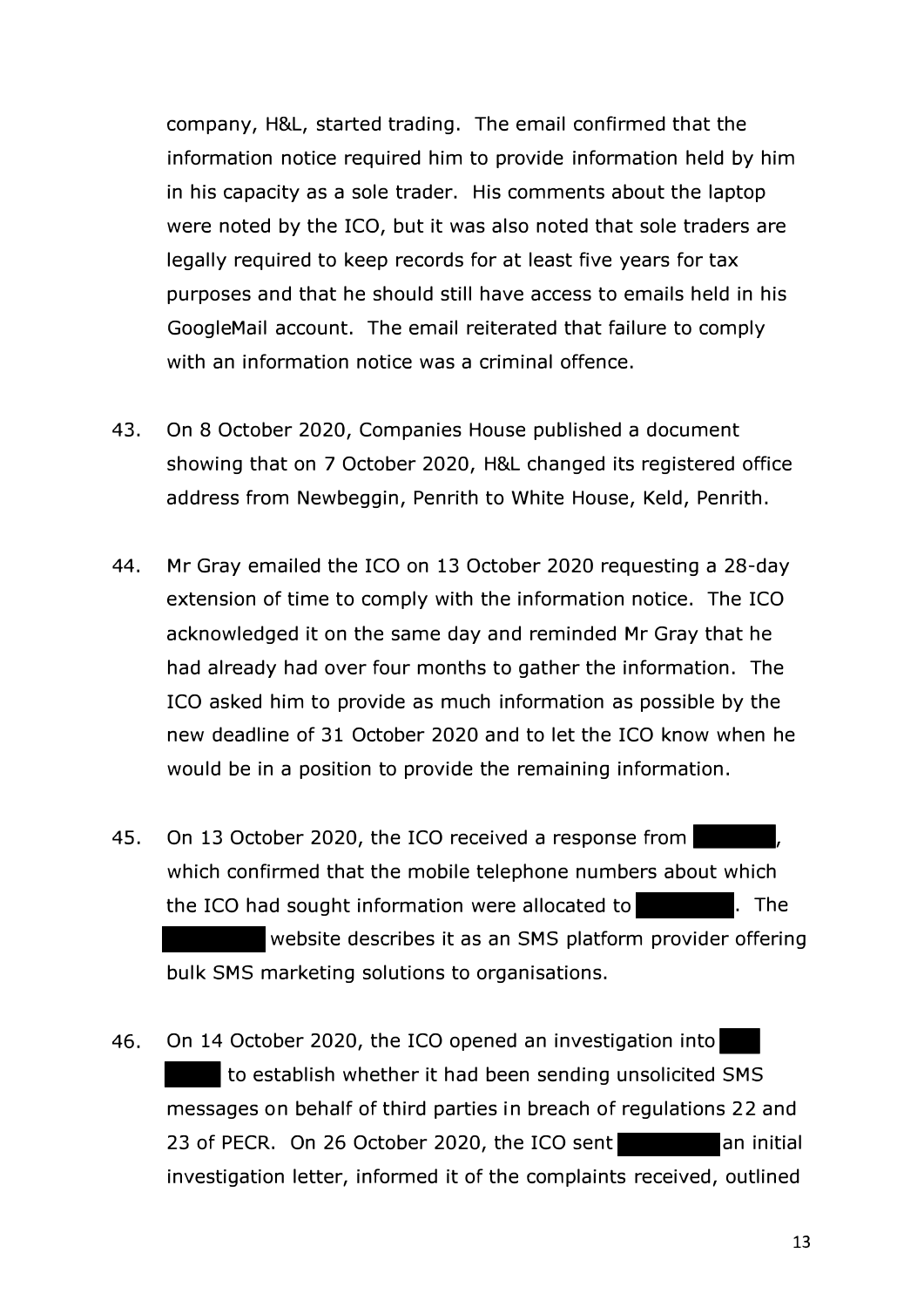**the requirements of PECR and the ICO's enforcement powers, and invited it to answer certain questions. On 2 November 2020,. -replied and explained that it is a communications service provider and that its users access their service via a self-service web portal or application programming interface. All users agree to**  be bound by **terms of service, which state that users must comply with the laws surrounding consent. The relevant sections say:** 

**provided, "You shall only send solicited content and promotional messages when using You shall only send messages to recipients who have opted in to receive messages. If You breach the obligations herein reserves the right to suspend the Services provided to You accordingly, without refund.** 

**You undertake that you will not knowingly use the Services for any illegal, immoral, or improper purposes or in any other manner which contravenes any third-party rights, any laws or requirements of a Regulator in the appropriate jurisdiction, or in any way which is indecent or offensive or in any way that could be considered as spamming and undertake not to allow any third-party to do so.** 

**You are fully responsible for the content submitted through systems, its nature, timing and other specifics nature. You warrant that all content You submit through**  systems **(including but not limited to SMS sent via bulk SMS solution): (i) is sent only to recipients who have provided consent to receive the content in line with the Data Protection Legislation, where such**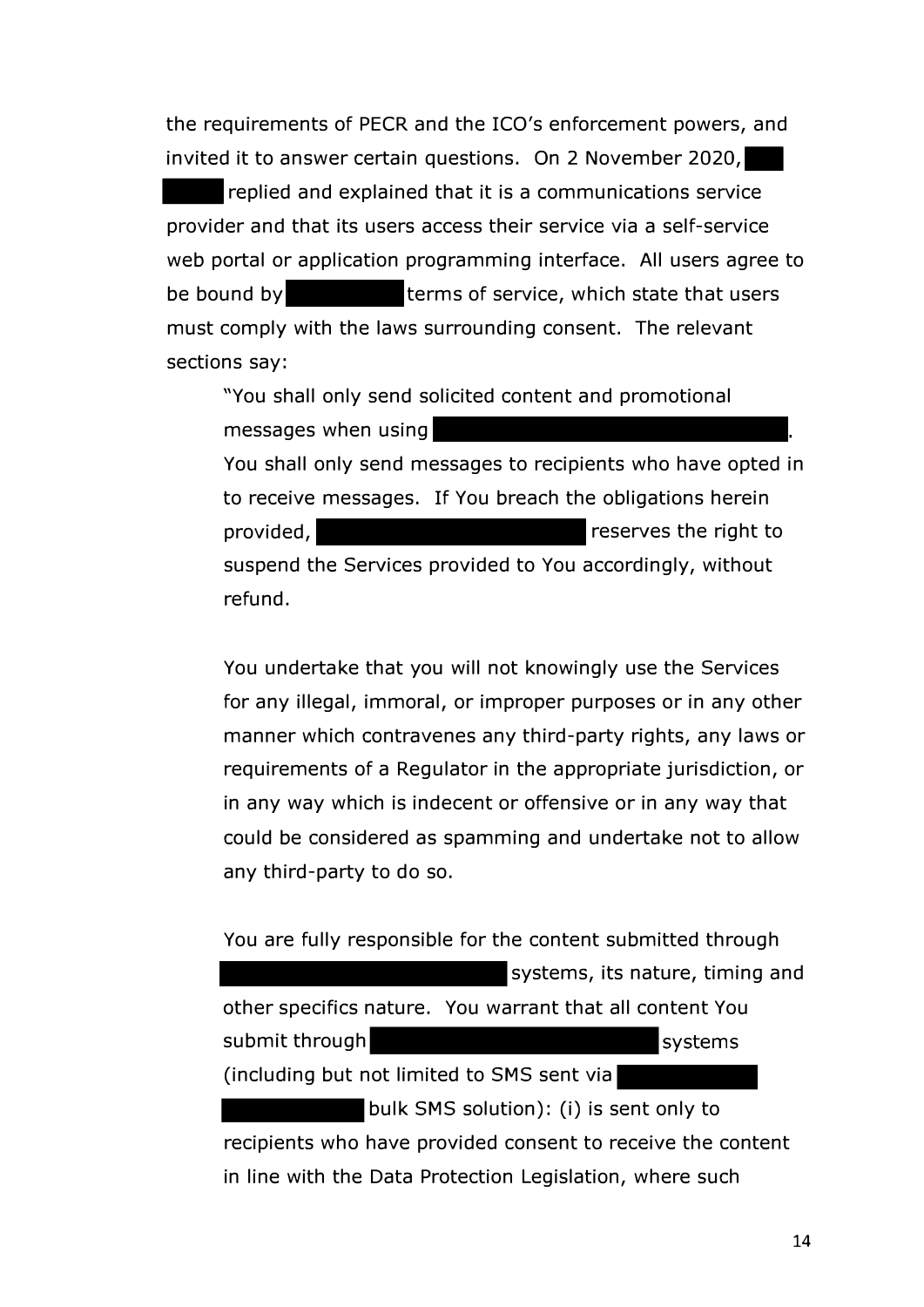**consent is required; and (ii) contains a link or similar to enable the recipient to unsubscribe from further communications from You, as required by the Data Protection Legislation, and You warrant that You will comply with any unsubscribe request received."** 

- **47. informed the ICO that the messages concerning [outofdebtsuk.co.uk](https://outofdebtsuk.co.uk) and [out-of-debts.co.uk](https://out-of-debts.co.uk) had been sent by a subscriber named Julius Grey (sic) of JG Consulting, Penrith, and H&L**  Business Consulting Ltd, Covent Garden. **Example 20 confirmed that Julius Grey had sent a total of 584,632 SMS messages between 1 September 2019 and 23 October 2020, of which 497,474 messages were delivered. provided copies of two invoices issued to JG Consulting on 10 December 2019 and 27 January 2020, covering a total of 60,083 SMS credits at the cost of £721 and 47 invoices issued to H&L between 20 January 2020 and 22 September 2020, covering 460,123 SMS credits at the cost of [£5,521.50.](https://5,521.50)**
- **48. The ICO issued a third party information notice to on 18 November 2020, requesting further information about JG Consulting and H&L, including the full list of telephone numbers allocated, the connection dates and usage periods, payment details and copies of message logs.**
- **49. Grey (sic) had two virtual mobile telephone numbers allocated to him. had been allocated to him on 3 August 2019 and responded on 10 December 2020 confirming that Julius**  had last been used on 27 July 2020. **allocated to him on 26 November 2019 and had last been used on 22 July 2020. Payments had originally been received from "Gray JH", however, since 27 January 2020, payments had been from H&L. -**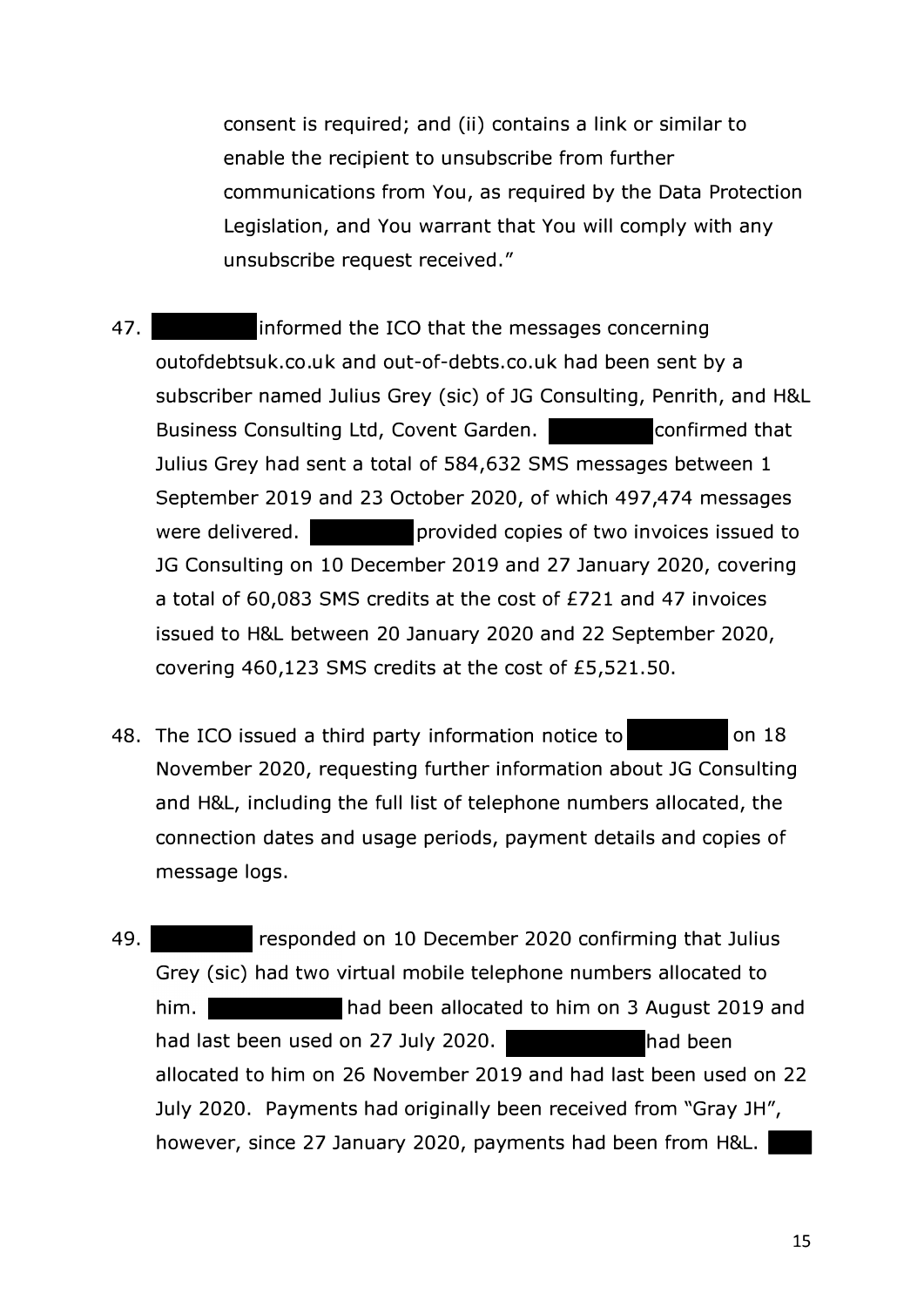**Media also provided message logs listing 140,580 SMS messages sent by H&L between 18 May 2020 and 27 July 2020.** 

- **50. The ICO analysed the message logs and observed that whereas the earlier messages asked recipients to visit the website [outofdebtuk.co.uk](https://outofdebtuk.co.uk) or [out-of-debts.co.uk,](https://out-of-debts.co.uk) the messages sent between 22 July and 27 July 2020 did not contain a website address but instead asked recipients to reply with the keyword "INFO" or "DEBT 2". The message logs also included 4,016 messages sent on 2 June 2020 containing the website address**
- **51. Having considered the information provided by , the ICO decided to refocus its investigation on to H&L, send an information notice to H&L, and give H&L time to respond. The ICO conducted further searches of the 7726 complaints database, which identified a total of 314 complaints about SMS messages promoting the websites [outofdebtuk.co.uk](https://outofdebtuk.co.uk), [out-of-debts.co.uk](https://out-of-debts.co.uk) orl or which were sent from the virtual mobile telephone numbers or had allocated to Mr <b>b had allocated to Mr Julius Grey, between 20 January 2020 and 21 November 2020. The ICO also searched its online reporting tool and identified a further eight complaints between 20 January 2020 and 23 July 2020.**
- **52. On 19 January 2021, the ICO sent an information notice by post to H&L's registered office address at the White House, Keld, Penrith, requiring the company to provide specified information by 23 February 2021, and reiterating that failure to respond to an information notice was a criminal offence.**
- **53. On 22 January 2021, the ICO sent a copy of the information notice Mr Gray by email, along with an electronic copy of the complaints**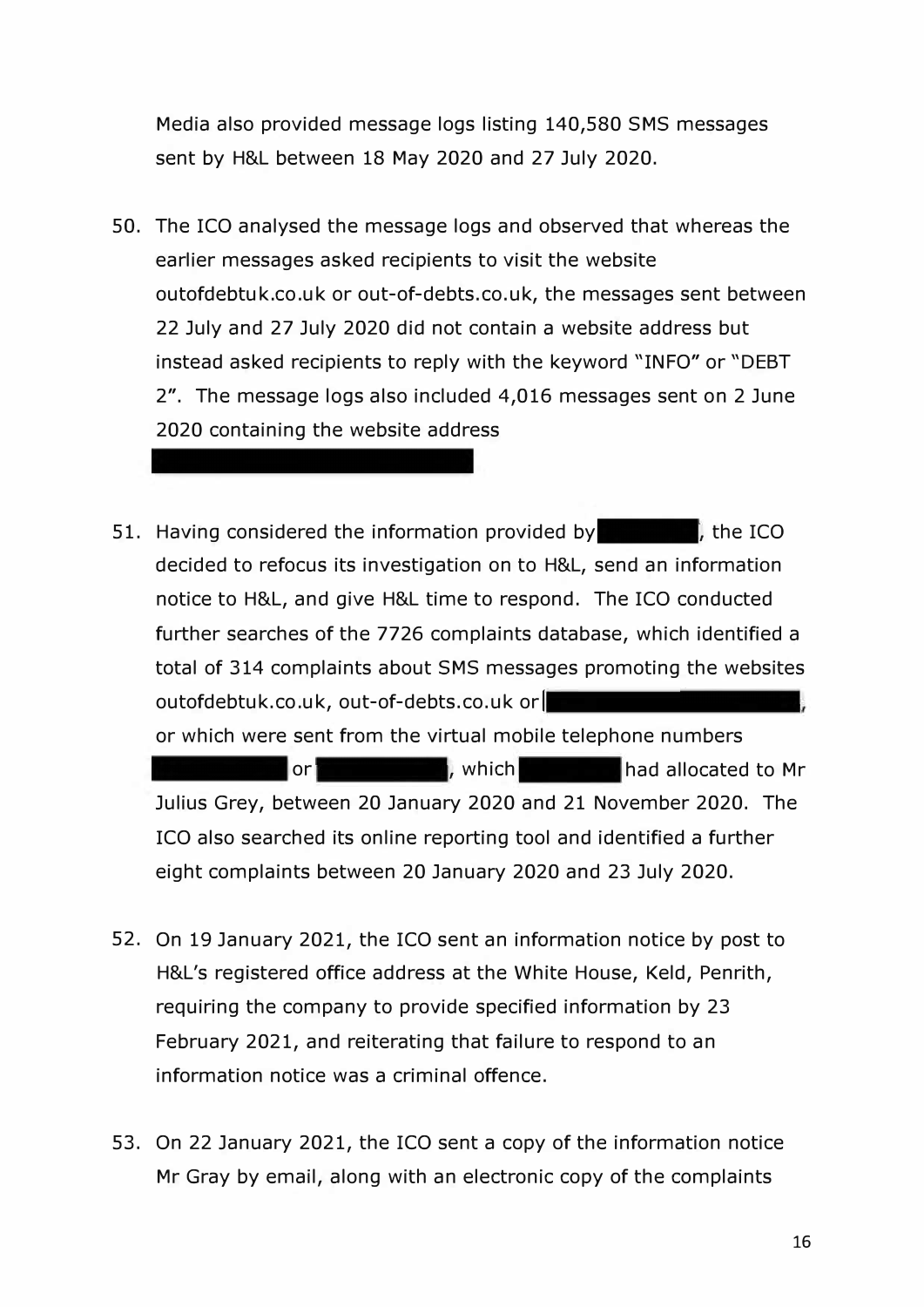**spreadsheet and a request to contact the investigating officer for the password. The ICO received an automated read receipt less than two hours later confirming that the message had been read on Friday 22 January 2021 at 5.30 pm.** 

- **54. On 8 March 2021, Mr Gray emailed the ICO to say, "Apologies as I am now employed I do not check this email very often. Please could you send me the password and I will have all the information sent over to you by Friday 12**th **March." On the same day, the ICO sent him the password for the complaints spreadsheet and pointed out that the investigating officer had received a read receipt showing that Mr Gray had read the email on 22 January. Mr Gray thanked the ICO officer for the password and asked her to leave it with him. In explanation for the read receipt, he said, "I'f (sic) I mark all emails on my phone as 'read' I can do this without reading each one indivually (sic)".**
- **55. Mr Gray did not reply by the deadline of 12 March 2021, therefore the ICO sent an email reminder on 15 March 2021. On the same day, Mr Gray responded and promised to provide the information by 17 March 2021. He stated, "I have taken Wednesday off work to ensure I can finish a response for you. I worked on it on Friday but certain things I struggled with. Will be over and with you on Wednesday. "**
- **56. On 18 March 2021, Mr Gray sent a holding email, promising a response on 19 March 2021. He stated, "I'm nearly there with this request. I am off again on Friday and will ensure it's over to you then. It's taking longer than anticipated to complete! "**
- **57. The ICO received no response. On 11 May 2021, the ICO sent Mr Gray an email to explain that the investigation had ended, remind**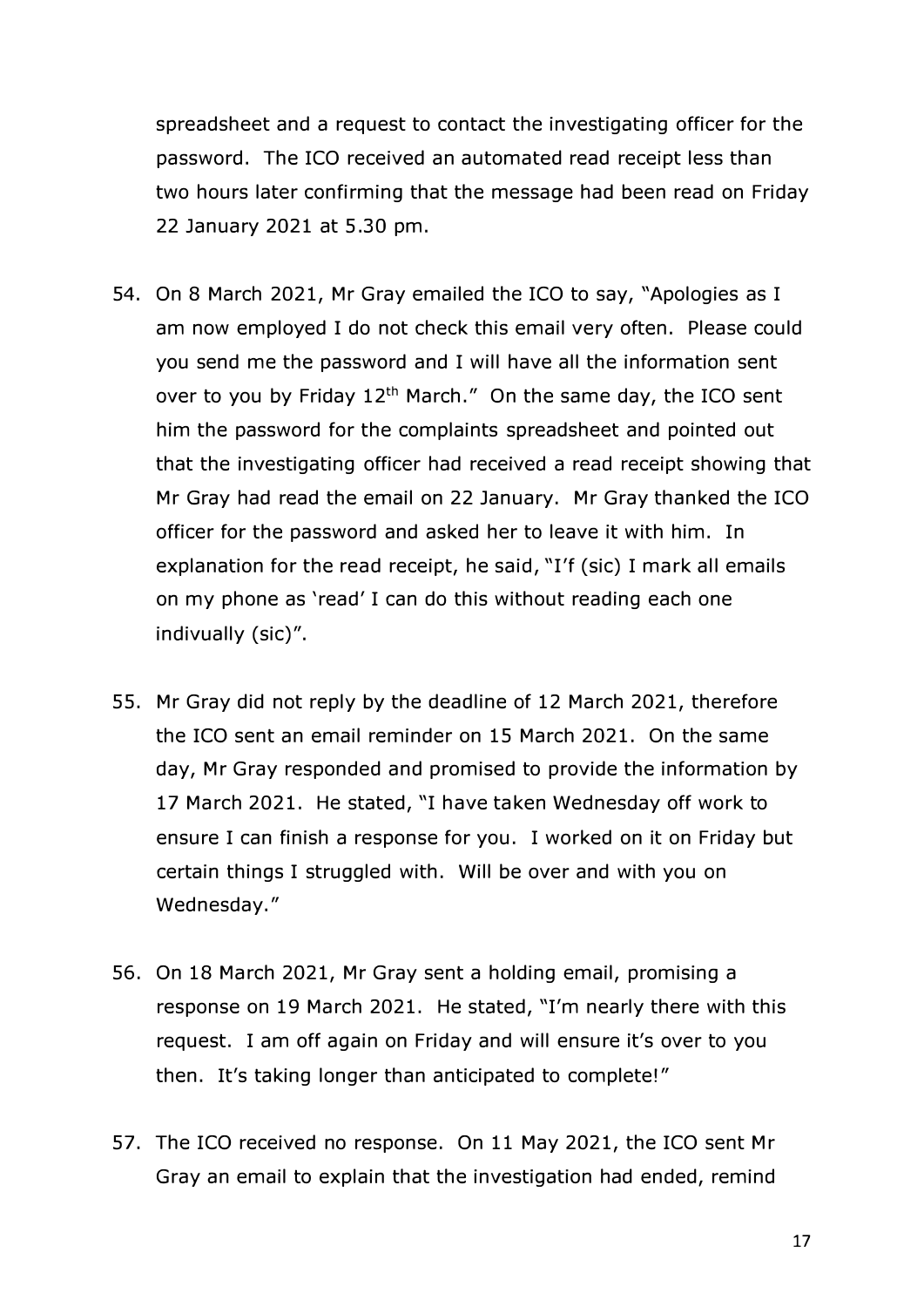**him that failure to respond to an information notice was a criminal offence and point out that under PECR the onus was on H&L, as the sender of the messages, to prove that it had had valid consent. The email referred him to the introductory letter of 10 June 2020, which had outlined the enforcement powers available to the ICO, and explained that the ICO would now consider whether formal enforcement action was appropriate. The email gave him a further opportunity to provide any relevant evidence which he had, which he must do by 18 May 2021. No response was received.** 

- **58. H&L's registration with the ICO expired on 27 May 2021.**
- **59. The ICO emailed on 9 June 2021 asking him to confirm how many of the 584,632 SMS messages had been sent after 20 January 2020, when the first invoice had been issued to H&L, in order to ascertain how many of the SMS messages sent by Mr Gray had been sent on behalf of JG Consulting and how many had been sent on behalf of H&L. informed the ICO on 16 June 2021 that 451,705 SMS messages had been sent by the subscriber Julius Grey after 20 January 2020, of which 378,538 had been delivered.**
- **60. The Commissioner has made the above findings of fact on the balance of probabilities.**
- **61. The Commissioner has considered whether those facts constitute a contravention of regulations 22 and 23 of PECR by H&L and, if so, whether the conditions of section SSA DPA are satisfied.**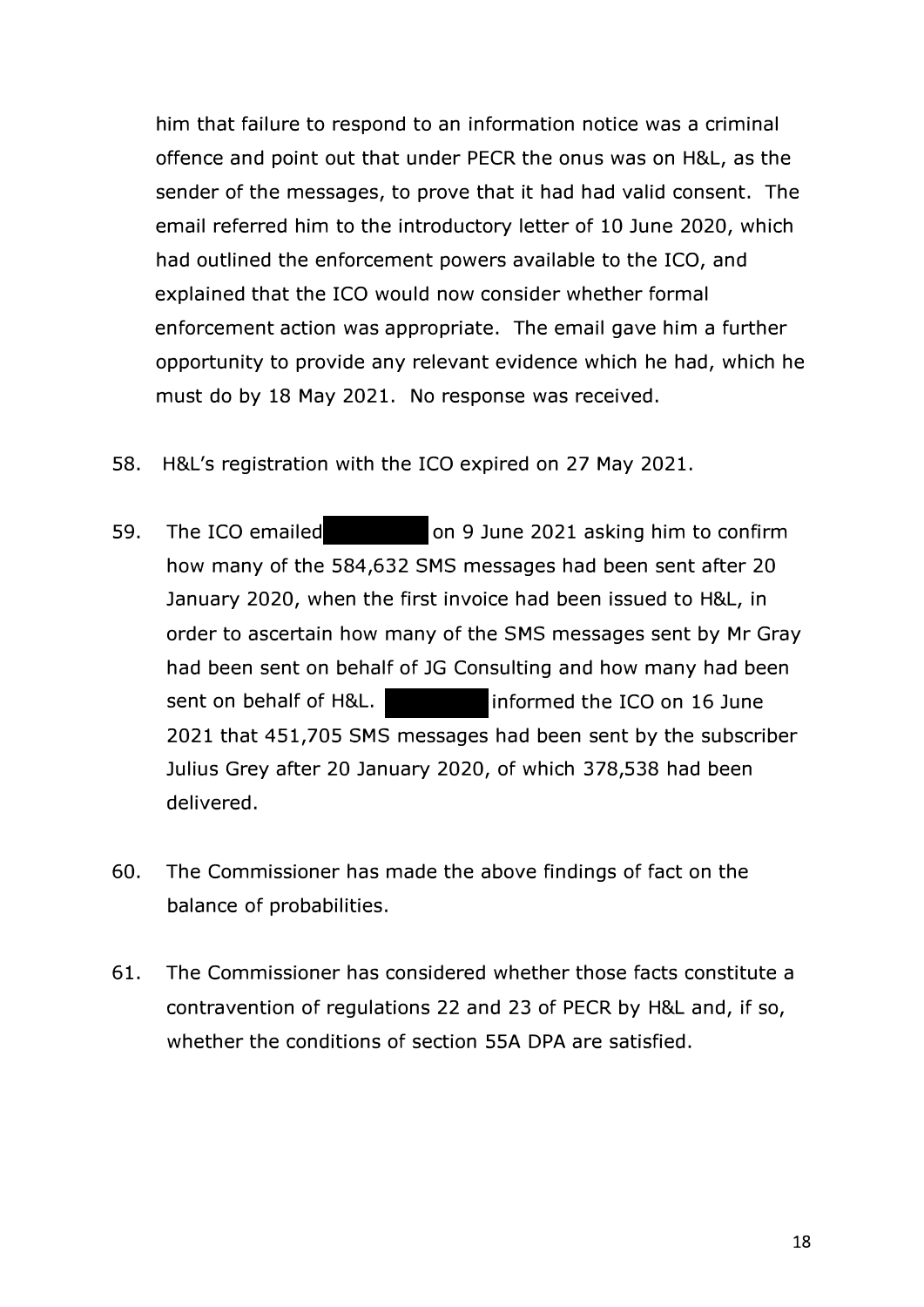## **The contravention**

- **62. The Commissioner finds that H&L contravened regulation 22 of PECR as follows. The Commissioner finds that H&L sent 451,705 SMS messages, of which 378,538 were delivered, which were unsolicited direct marketing message sent to subscribers who had not consented to receiving them, between 20 January 2020 and 27 July 2020. This resulted in 314 complaints from subscribers through the 7726 spam reporting service and eight complaints through the ICO's Online Reporting Tool. The Commissioner finds that H&L transmitted or instigated the transmission of those direct marketing messages contrary to regulation 22 of PECR.**
- **63. H&L as the sender or instigator of the direct marketing, is required to ensure that it is acting in compliance with the requirements of regulation 22 of PECR and to ensure that valid consent to those messages had been acquired.**
- **64. In this instance, H&L sought to profit from the Covid-19 pandemic, by sending messages to individuals offering them the opportunity to "Get Debt FREE during the Lockdown! ". Message logs provided by show that 92,702 of the messages sent by H&L between 18 May and 23 June 2020 included that wording. The messages misleadingly referred to a "government solution", "government help" or to the solution being "government backed", despite the fact that H&L was not authorised by the FCA to provide products or services in connection with debt.**
- **65. The contravention continued despite the commencement of the ICO investigation into JG Consulting on 10 June 2020. H&L sent 14,329 SMS messages between 23 June and 27 July 2020.**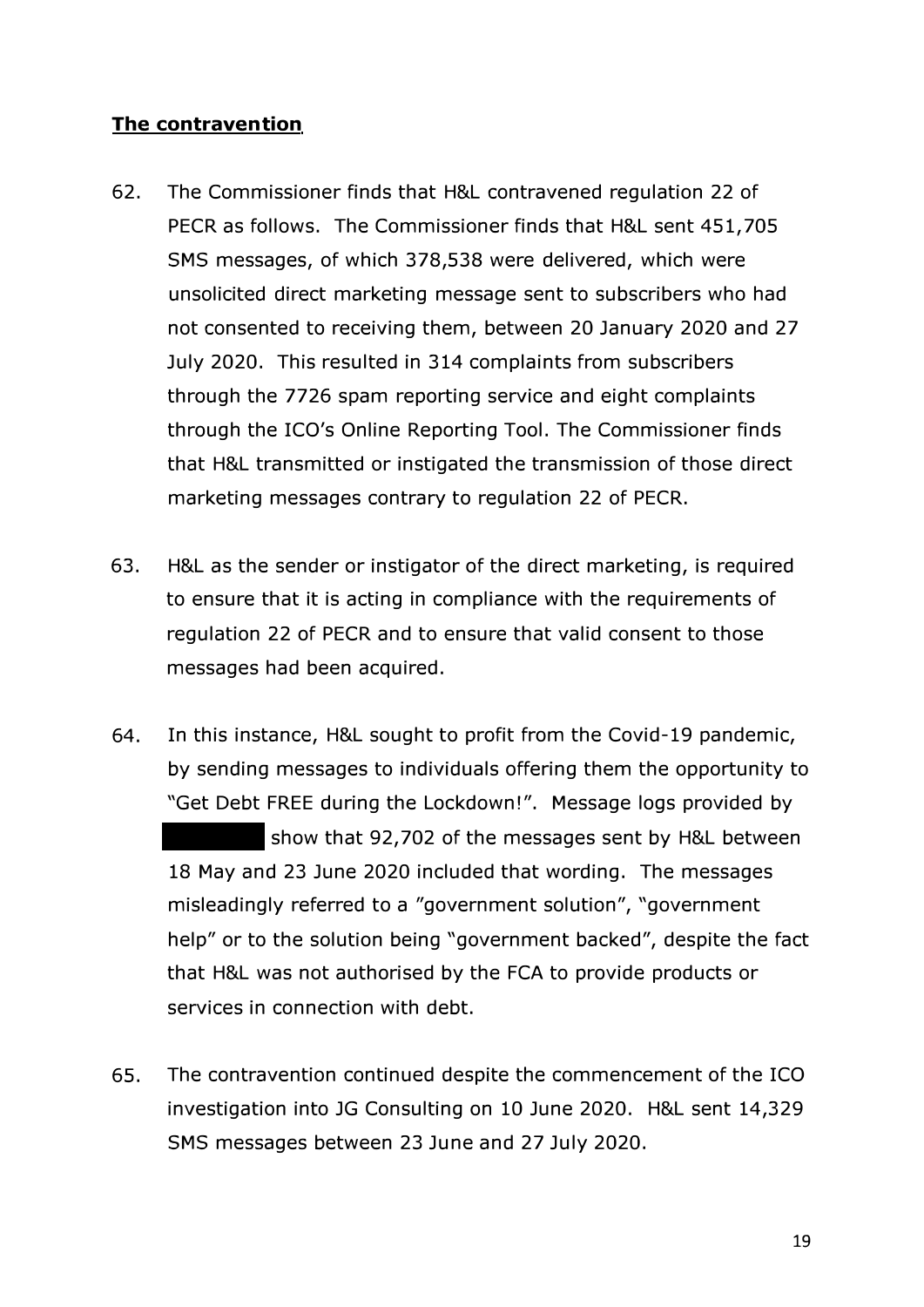- **66. Mr Gray failed to co-operate with the ICO investigation and failed to respond to either the information notice issued against JG Consulting, under which he traded as a sole trader, or the information notice issued against H&L, of which he was the sole director and company secretary.**
- **67. The Commissioner considers that Mr Gray attempted to frustrate his investigation, by removing the website address from the wording of the SMS messages in the period 22-27 July 2020 and by changing H&L's registered address following receipt of the first information notice.** 
	- **68. The Commissioner has noted that Mr Gray is part of an informal network of disqualified directors and liquidated companies, some of whom have been the subject of previous investigations by the ICO. The Commissioner infers that individual subscribers who responded positively to the SMS messages would have had their personal details sold or passed on to numerous third parties, resulting in further unsolicited marketing messages and possible financial loss.**
- **69. H&L did not take the opportunity to put forward an explanation or evidence to the Commissioner on whether the consent of subscribers had been obtained and, if so, the nature and extent of the consent, or when or how it had been given.**
- **70. The Commissioner's direct marketing guidance says "organisations need to be aware that indirect consent will not be enough for texts, emails or automated calls. This is because the rules on electronic marketing are stricter, to reflect the more intrusive nature of electronic messages."**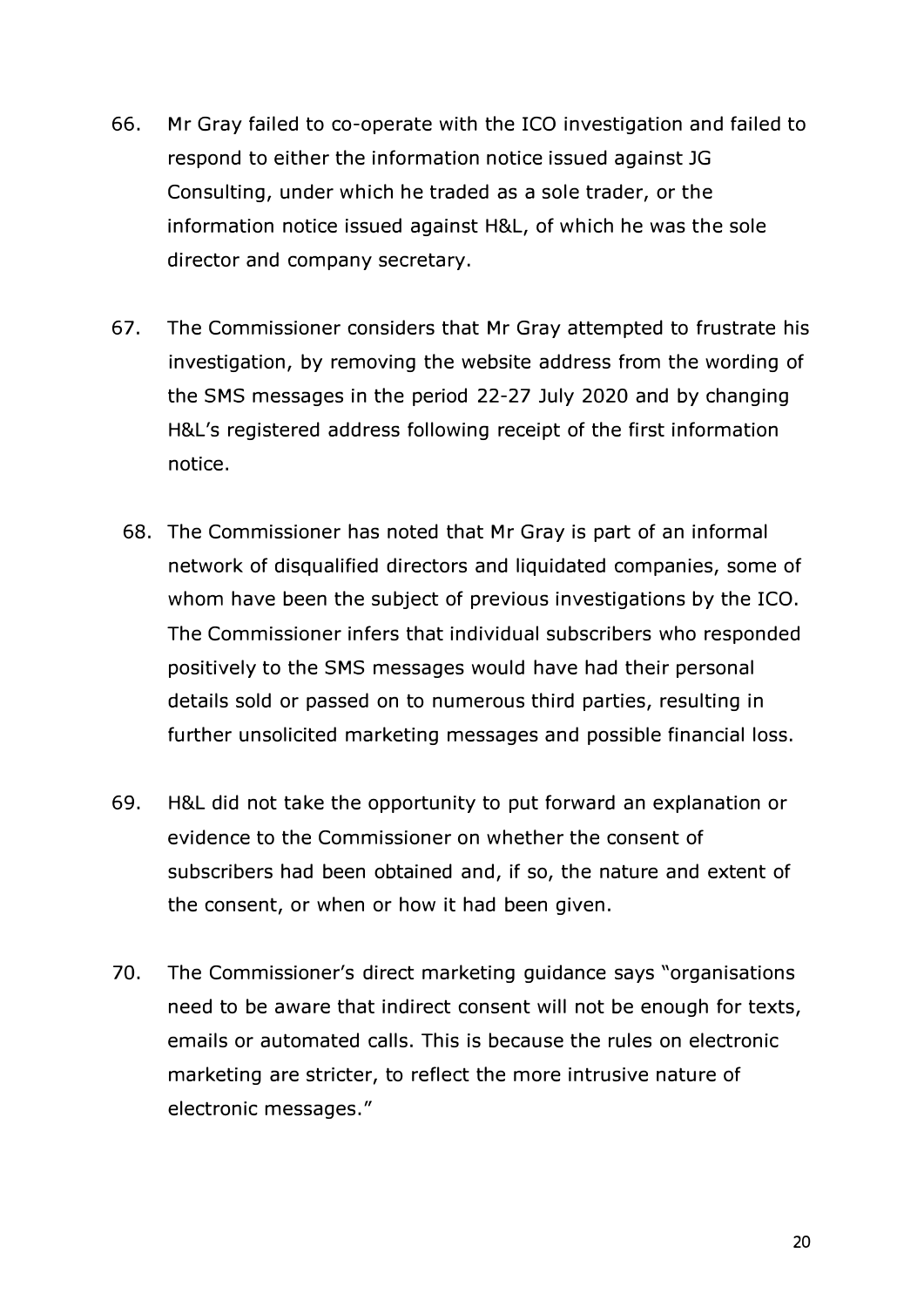- **71. However, it does go on to say that indirect consent may be valid, but only if it is clear and specific enough. If categories of organisations are referred to then those categories must be tightly defined and the organisation wanting to use the consent must clearly fall within the description. Consent is not likely to be valid where an individual is presented with a long, seemingly exhaustive list of categories of organisations.**
- **72. For consent to be valid it is required to be "freely given", by which it follows that if consent to marketing is a condition of subscribing to a service, the organisation will have to demonstrate how the consent can be said to have been given freely.**
- **73. Consent is also required to be "specific" as to the type of marketing communication to be received, and the organisation, or specific type of organisation, that will be sending it.**
- **74. Consent will not be "informed" if individuals do not understand what they are consenting to. Organisations should therefore always ensure that the language used is clear, easy to understand, and not hidden away in a privacy policy or small print. Consent will not be valid if individuals are asked to agree to receive marketing from "similar organisations", "partners", "selected third parties" or other similar generic description.**
- **75. The Commissioner is therefore satisfied from the evidence he has seen that H&L did not have the necessary valid consent for the 451,705 SMS direct marketing messages which it sent to subscribers between 20 January 2020 and 27 July 2020, of which 378,538 were delivered, which equates to an average of 63,089 a month or 14,019 a week.**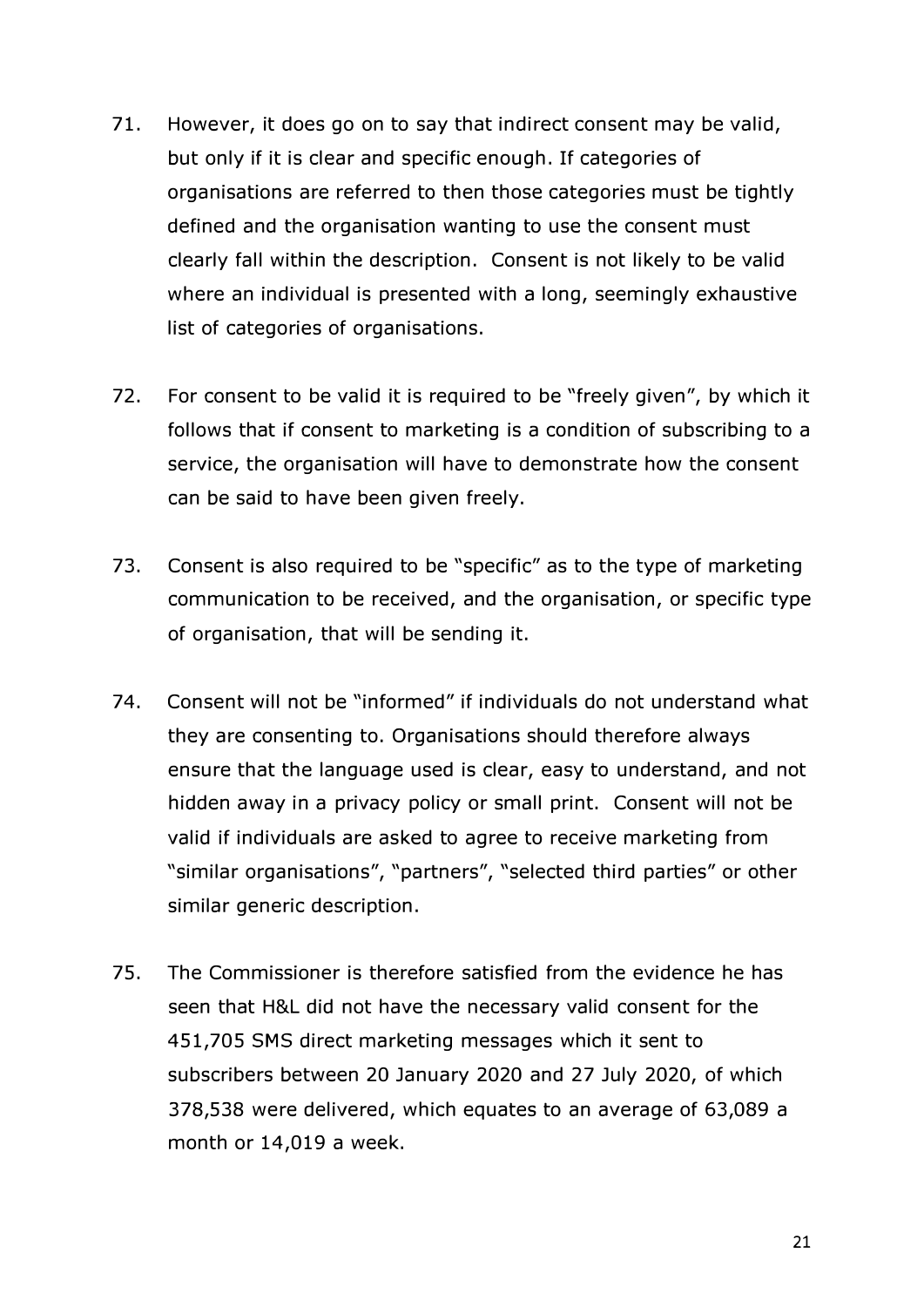- **76. Further, the Commissioner finds that H&L concealed its identity, in contravention of regulation 23 of PECR.**
- **77. The Commissioner has gone on to consider whether the conditions under section SSA DPA are met.**

## **Seriousness of the contravention**

- **78. The Commissioner is satisfied that the contravention identified above was serious because of the high volume of messages over a sustained period of time. This is because between 20 January 2020 and 27 July 2020, a confirmed total of 4S1,70S direct marketing messages were sent by or sent at the instigation of H&L by SMS, of which 378,S38 were delivered. These messages contained direct marketing material for which subscribers had not provided valid consent, either directly or indirectly. The SMS messages sent by H&L between 20 January 2020 and 27 July 2020 resulted in 314 complaints to the 7726 spam reporting service and eight complaints directly made to the ICO.**
- **79. Although 73,167 SMS messages were not delivered to subscribers, their existence evidences an attempt by H&L to send even larger volumes of marketing messages to individuals without consent to do so, in addition to the 378,S38 SMS messages which were delivered.**
- **80. The Commissioner is therefore satisfied that condition (a) from**  section 55A(1) DPA is met.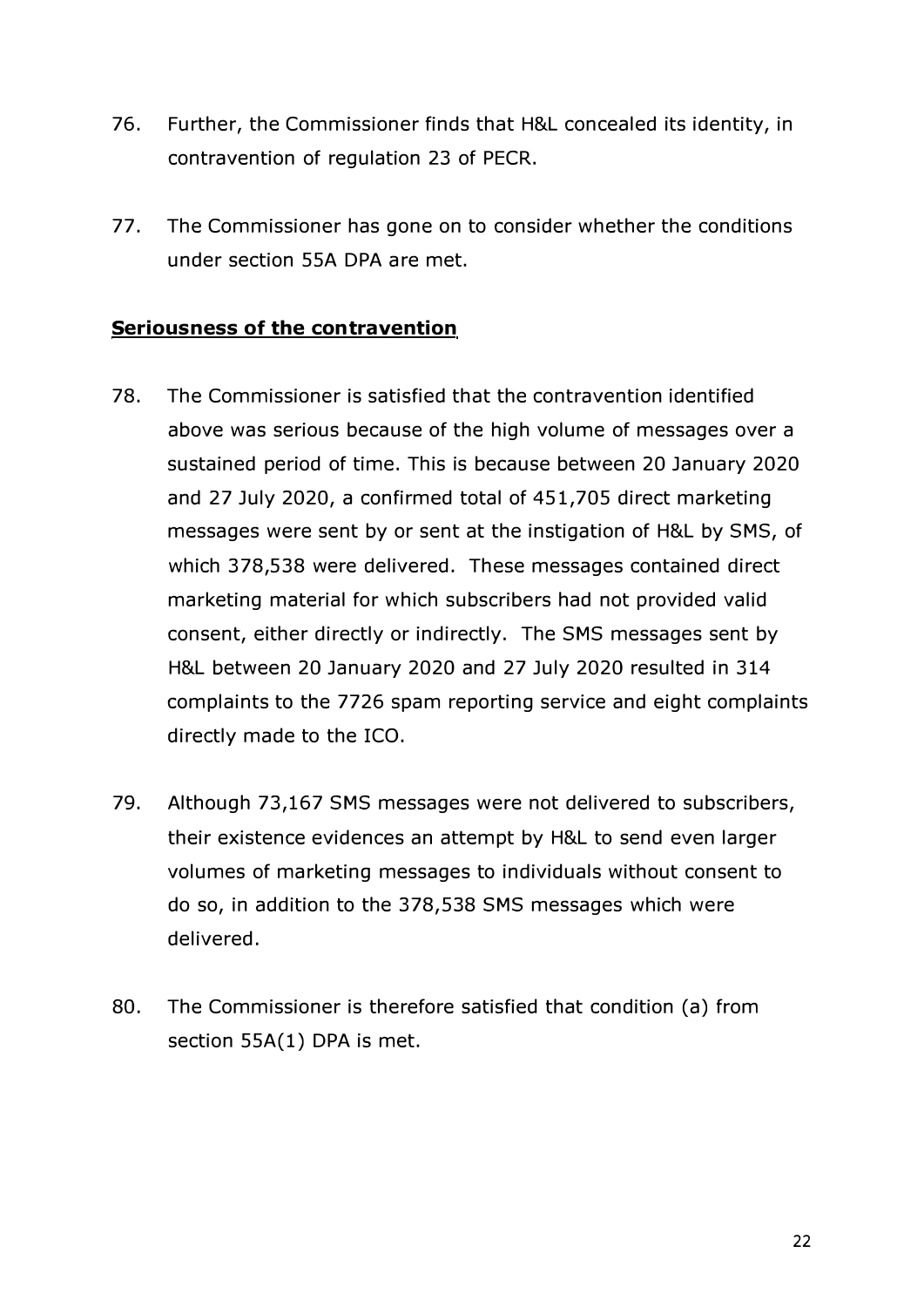#### **Deliberate or negligent contraventions**

- **81. The Commissioner has considered whether the contravention identified above was deliberate. In the Commissioner's view, this means that H&L's actions which constituted that contravention were deliberate actions ( even if H&L did not actually intend thereby to contravene PECR).**
- **82. The Commissioner considers that in this case H&L did deliberately contravene regulations 22 and 23 of PECR.**
- **83. Mr Gray was the director of at least eleven companies between 2005 and 2020, so he should have been aware of the requirements of PECR. He was investigated by the ICO in 2019 in connection with his work for JG Consulting, so he was aware of the complaints received about JG Consulting's SMS marketing activities and the ICO's concerns about compliance with PECR.**
- **84. Mr Gray failed to co-operate with the 2019 ICO investigation and instead set up a new company, H&L, with the apparent intention of concealing his activities from the regulator, the ICO. He omitted to mention his new company H&L in his correspondence with the ICO during July and August 2019, and registered H&L with the ICO only in May 2020 after the ICO had sent its initial investigation letter to , from which Mr Gray must inevitably have realised that the ICO was going to identify H&L as the sender of the SMS messages being investigated.**
- **85. H&L sought to evade identification by falsely stating on their websites that [outofdebtuk.co.uk](https://outofdebtuk.co.uk) and [out-of-debts.co.uk](https://out-of-debts.co.uk) were trading names of**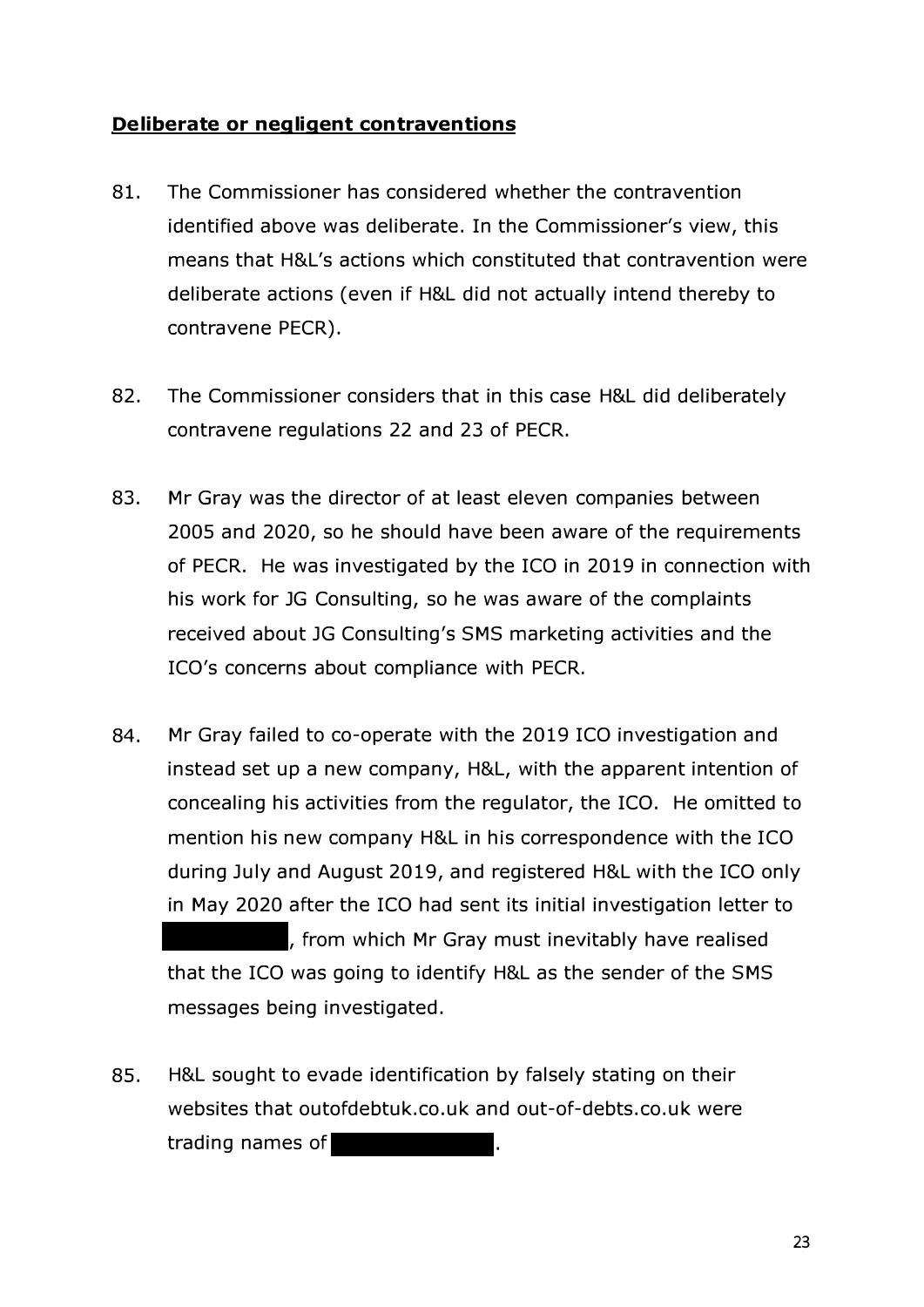- 86. Mr Gray failed to provide any evidence of consent or any details of his relationships with the third parties who were mentioned during the ICO investigation.
- **87. For the above reasons, the Commissioner is satisfied that this breach was deliberate.**
- **88. The Commissioner is therefore satisfied that condition (b) from section SSA (1) DPA is met.**

# The Commissioner's decision to issue a monetary penalty

- 89. The Commissioner has taken into account the following **aggravati ng features of this case:** 
	- **H &L concealed its identity, in contravention of regulation 23 of PECR.**
	- The contravention was motivated by the potential of financial gain.
	- **The ICO produces clear guidance via its website on the rules of**  direct marketing. In addition, the ICO operates a helpline, should **organisations require further clarification in the event of any queries** around their obligations under PECR.
	- The investigation established a history of several years of Mr Gray's involvement in a network of non-compliant organisations within the **marketing sector.**
	- The investigation found that H&L adapted its SMS message content **and changed its emai l address in an apparent i ndication of poor regulatory compliance.**
- **90. The Commissioner does not consider that there are any mitigating features of this case.**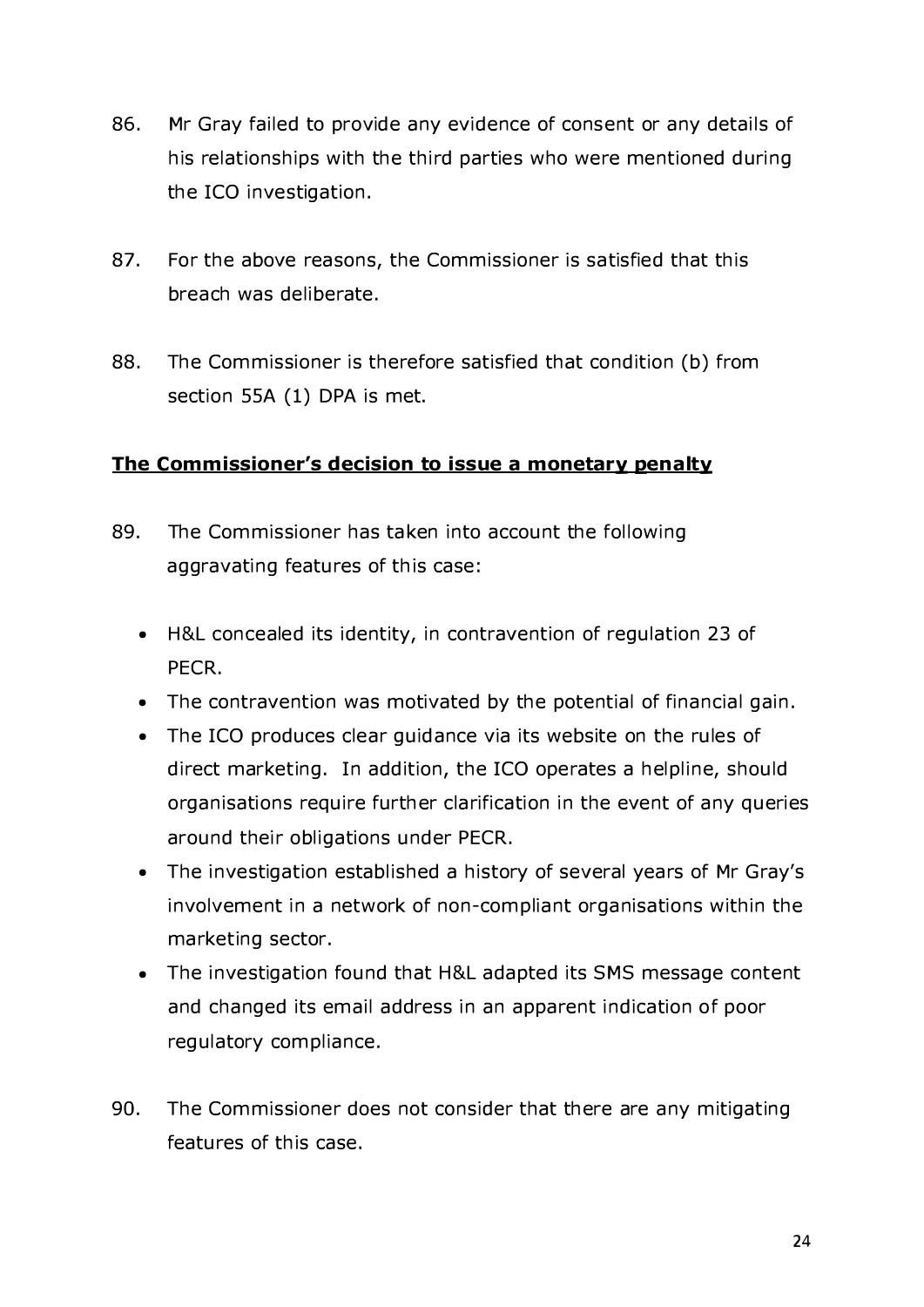- **91. For the reasons explained above, the Commissioner is satisfied that the conditions from section SSA (1) DPA have been met in this case. He is also satisfied that the procedural rights under section 55B have been complied with.**
- **92. The latter has included the issuing of a Notice of Intent, in which the Commissioner set out his preliminary thinking and invited H&L to make representations in respect of this matter. In accordance with the requirements of section 65 of the DPA, the Notice of Intent was served on the registered office of H&L. The Commissioner believes that H&L may no longer be operating from that address and that Mr Gray has failed to inform Companies House. Therefore, the Notice of Intent was subsequently also sent to the correspondence address for Mr Gray registered with Companies House and the email address used by Mr Gray in his communications with the ICO in the course of the investigation. Despite this, no representations were received from H&L in response to the Notice of Intent.**
- **93. The Commissioner is accordingly entitled to issue a monetary penalty in this case.**
- **94. The Commissioner has considered whether, in the circumstances, he should exercise his discretion so as to issue a monetary penalty.**
- **95. The Commissioner has attempted to consider the likely impact of a monetary penalty on H&L. However, there is no publicly available financial information available about the company. H&L was invited to provide financial representations in response to the Notice of Intent but failed to do so. The Commissioner considers in the circumstances that a penalty remains the appropriate course of action.**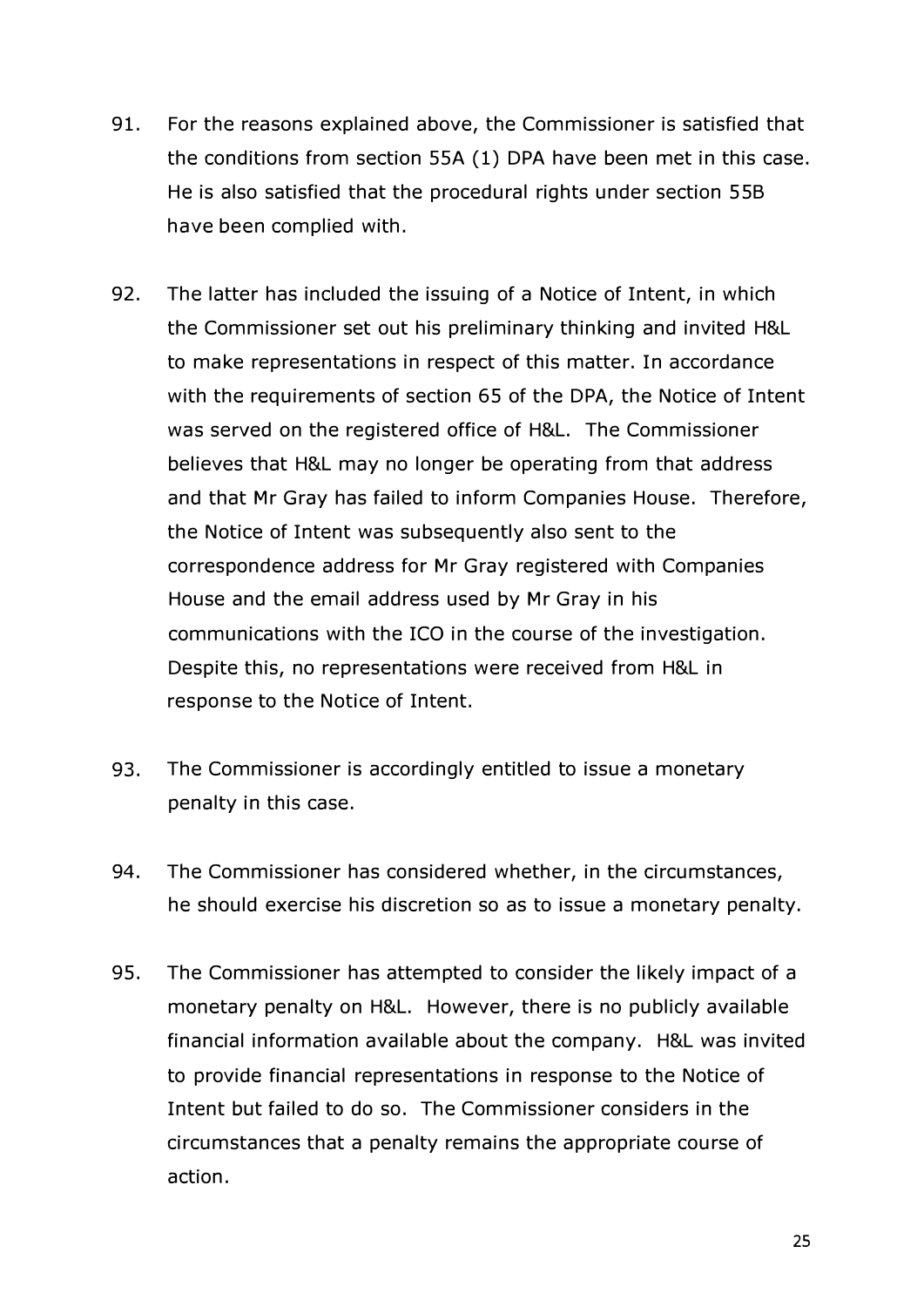- **96. The Commissioner's underlying objective in imposing a monetary penalty notice is to promote compliance with PECR. The sending of unsolicited direct marketing messages is a matter of significant public concern. A monetary penalty in this case should act as a general encouragement towards compliance with the law, or at least as a deterrent against non-compliance, on the part of all persons running businesses currently engaging in these practices. The issuing of a monetary penalty will reinforce the need for businesses to ensure that they are only messaging those who specifically consent to receive direct marketing.**
- **97. For these reasons, the Commissioner has decided to issue a monetary penalty in this case.**

# **The amount of the penalty**

**98. Taking into account all of the above, the Commissioner has decided that a penalty in the sum of £80,000 ( eighty thousand pounds) is reasonable and proportionate given the particular facts of the case and the underlying objective in imposing the penalty.** 

# **Conclusion**

- **99. The monetary penalty must be paid to the Commissioner's office by BACS transfer or cheque by 28 April 2022 at the latest. The monetary penalty is not kept by the Commissioner but will be paid into the Consolidated Fund which is the Government's general bank account at the Bank of England.**
- **100. If the Commissioner receives full payment of the monetary penalty by 27 April 2022 the Commissioner will reduce the monetary**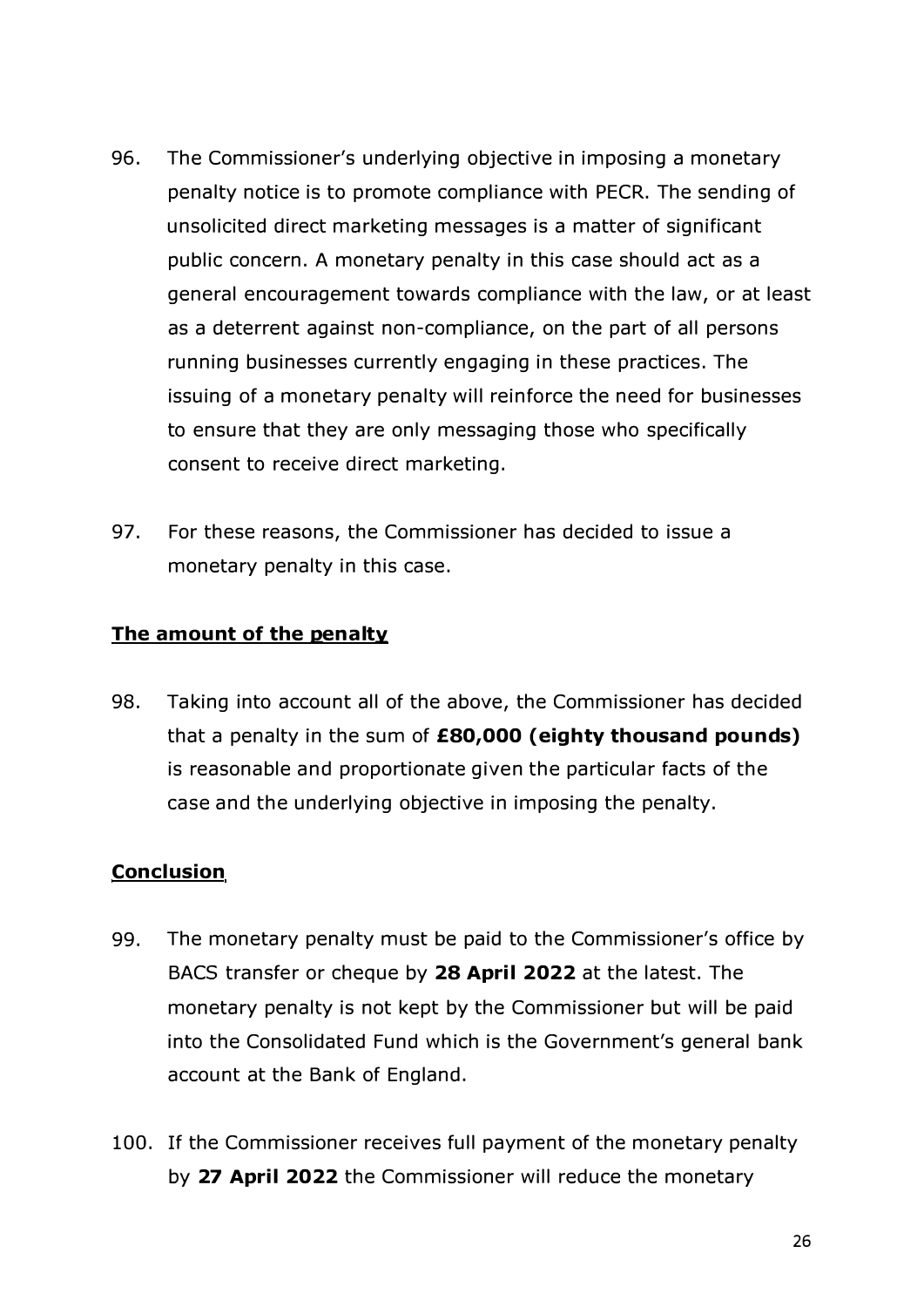**penalty by 20% to £64000 (sixty four thousand pounds). However, you should be aware that the early payment discount is not avai lable if you decide to exercise your right of appeal.** 

- **101. There is a right of appeal to the First-tier Tribunal (Information**   $Right's$ ) against:
	- **(a) the imposition of the monetary penalty and/or;**
	- **(b) the amount of the penalty specified in the monetary penalty notice.**
- **102.** Any notice of appeal should be received by the Tribunal within 28 **days of the date of this monetary penalty notice.**
- **103.** Information about appeals is set out in Annex 1.
- **104. The Commissioner will not take action to enforce a monetary penalty unless:** 
	- the period specified within the notice within which a monetary **penalty must be paid has expired and all or any of the monetary penalty has not been paid;**
	- all relevant appeals against the monetary penalty notice and **any variation of it have either been decided or withdrawn; and**
	- the period for appealing against the monetary penalty and any **variation of it has expired.**
- **105. In England, Wales and Northern Ireland, the monetary penalty is recoverable by Order of the County Court or the High Court. In**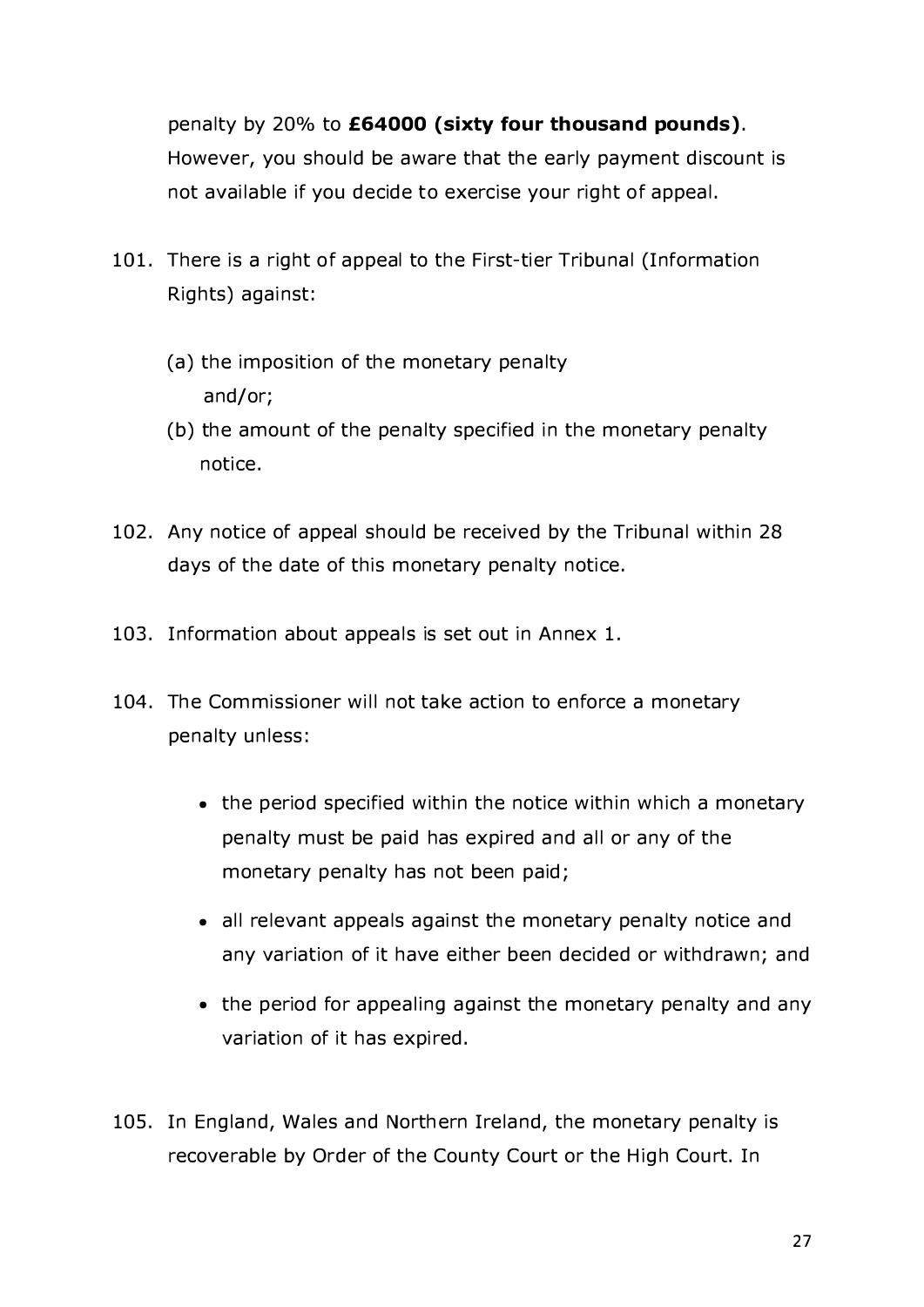**Scotland, the monetary penalty can be enforced in the same manner as an extract registered decree arbitral bearing a warrant for execution issued by the sheriff court of any sheriffdom in Scotland.** 

**Dated the 29 March 2022** 

**Andy Curry Head of Investigations Information Commissioner's Office Wycliffe House Water Lane Wilmslow Cheshire SK9 SAF**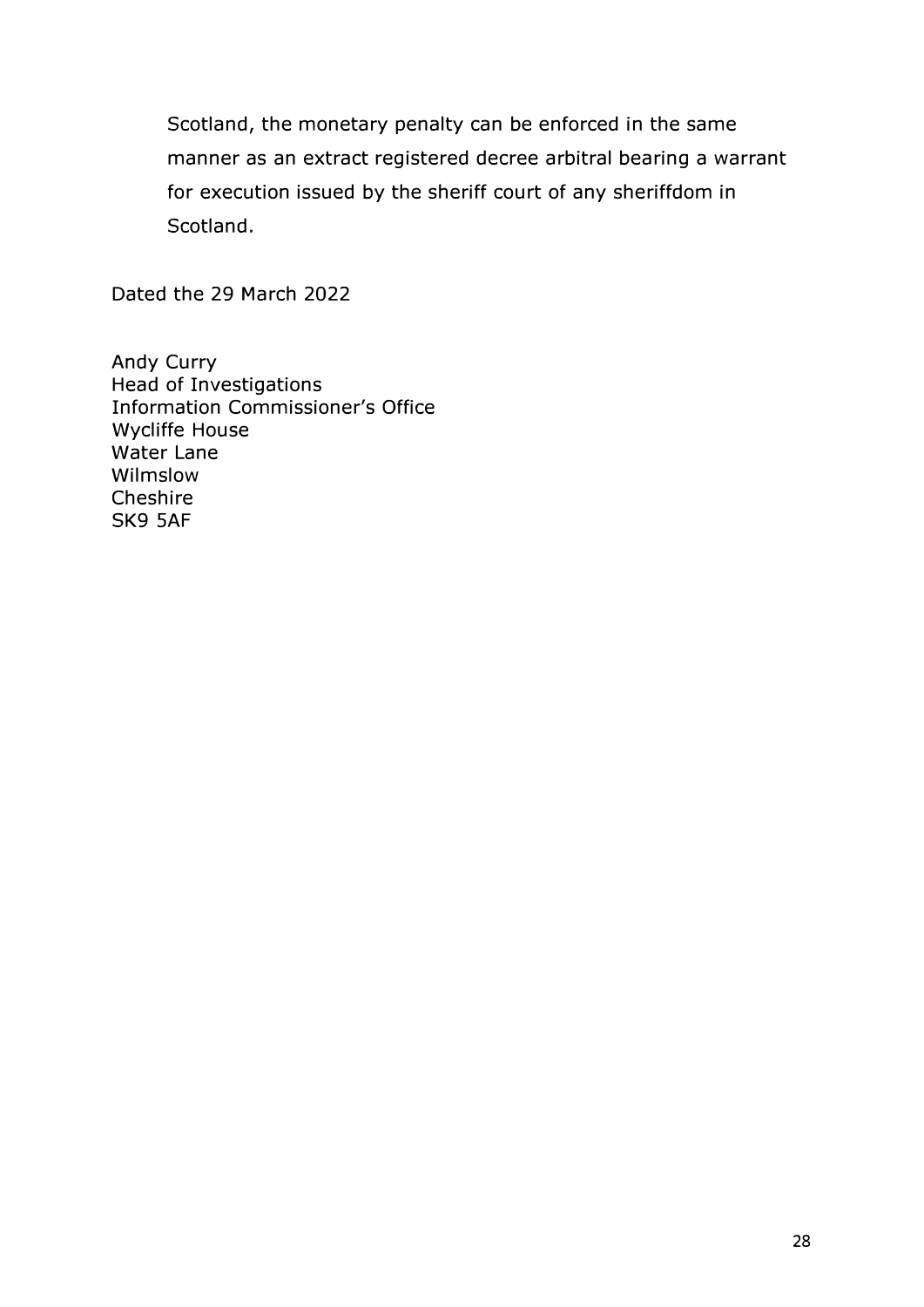#### **ANNEX 1**

### **SECTION 55 A-E OF THE DATA PROTECTION ACT 1998**

#### **RIGHTS OF APPEAL AGAINST DECISIONS OF THE COMMISSIONER**

**1. Section 55B(S) of the Data Protection Act 1998 gives any person upon whom a monetary penalty notice has been served a right of appeal to the First-tier Tribunal (Information Rights) (the 'Tribunal') against the notice.** 

**2. If you decide to appeal and if the Tribunal considers: -**

**a) that the notice against which the appeal is brought is not in accordance with the law; or** 

**b) to the extent that the notice involved an exercise of discretion by the Commissioner, that he ought to have exercised his discretion differently,** 

**the Tribunal will allow the appeal or substitute such other decision as could have been made by the Commissioner. In any other case the Tribunal will dismiss the appeal.** 

**3. You may bring an appeal by serving a notice of appeal on the Tribunal at the following address:** 

> **General Regulatory Chamber HM Courts & Tribunals Service PO Box 9300 Leicester LE1 8DJ**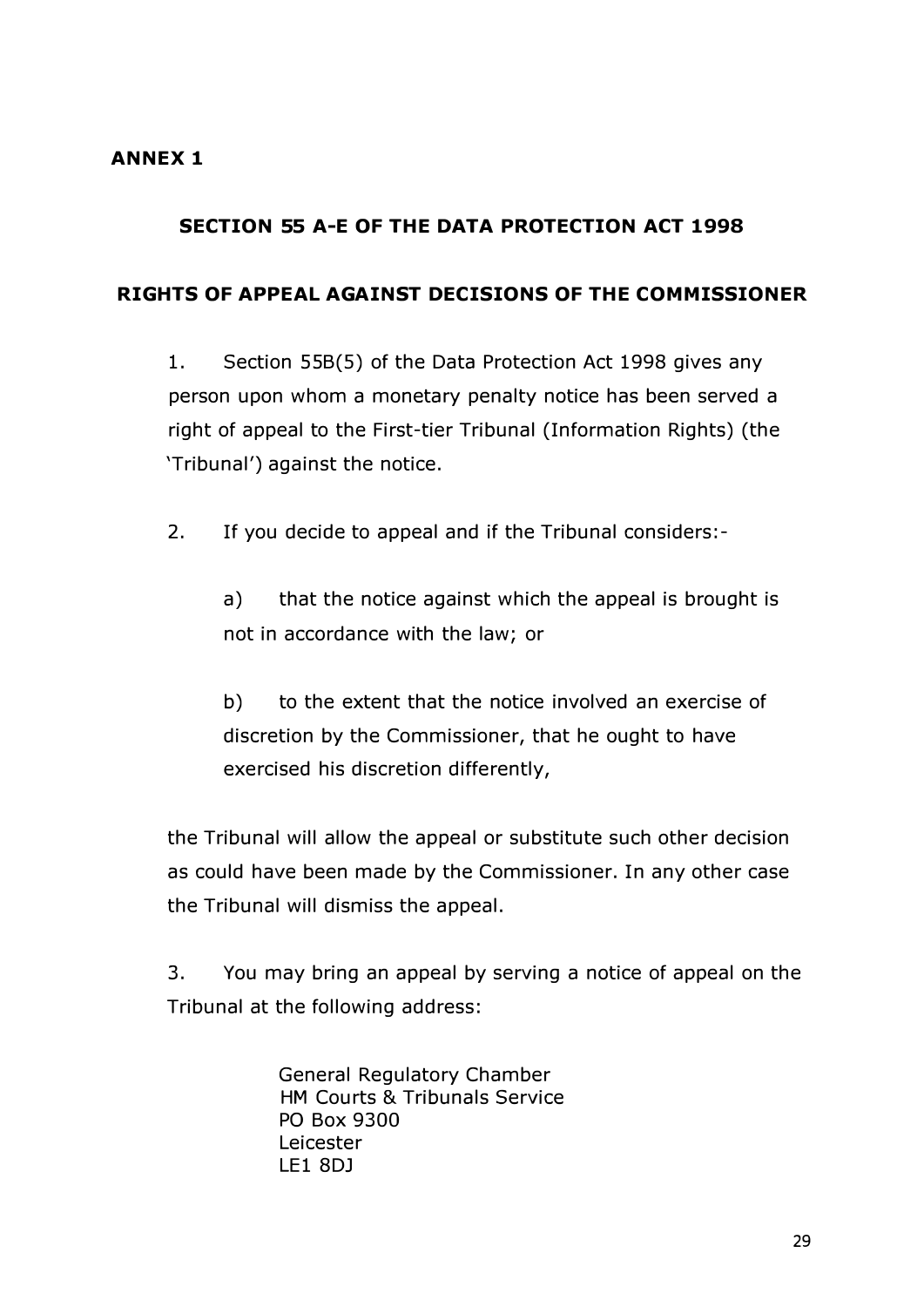**Telephone: 0203 936 8963 Email: grc@justice.gov.uk** 

**a) The notice of appeal should be sent so it is received by the Tribunal within 28 days of the date of the notice.** 

**b) If your notice of appeal is late the Tribunal will not admit it unless the Tribunal has extended the time for complying with this rule.** 

**4. The notice of appeal should state: -**

**a) your name and address/name and address of your representative (if any);** 

**b) an address where documents may be sent or delivered to you;** 

**c) the name and address of the Information Commissioner;** 

**d) details of the decision to which the proceedings relate;** 

**e) the result that you are seeking;** 

**f) the grounds on which you rely;** 

**g) you must provide with the notice of appeal a copy of the monetary penalty notice or variation notice;** 

**h) if you have exceeded the time limit mentioned above the notice of appeal must include a request for an extension**